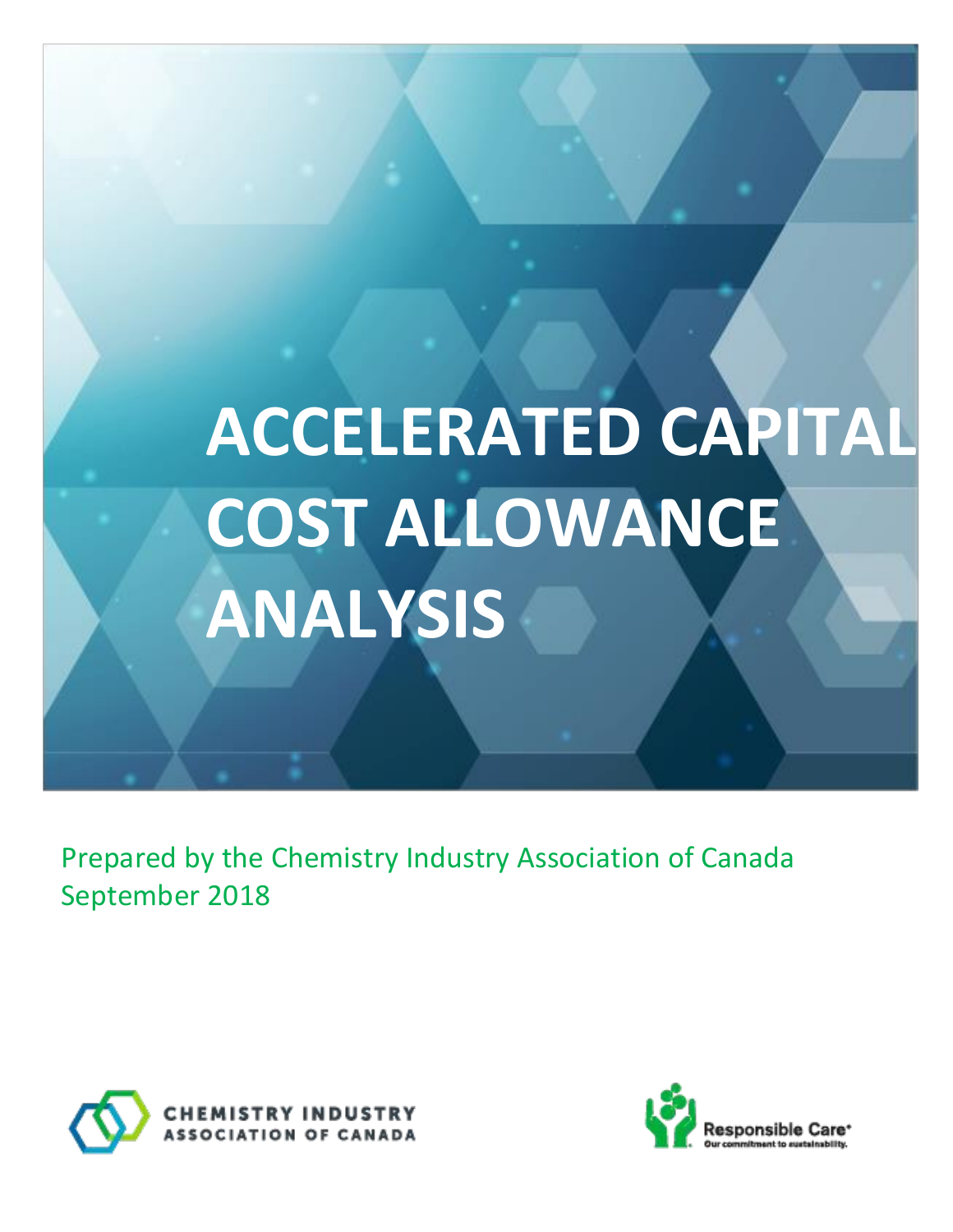### <span id="page-1-0"></span>› **Executive Summary**

The purpose of this paper is to quantify and put into perspective the benefits and costs of accelerated capital cost allowance (ACCA). There are a number of key assumptions (see Methodology) used in the analysis and further work is warranted to explore the differences in eligible coverage between the U.S. and Canada. The goal is to make a case for a least-cost option for incenting investments and compare them to current U.S. measures in place since late 2017.

The Chemistry Industry Association of Canada (CIAC) is advocating to Finance Canada that it adopt a temporary 100 per cent ACCA to be applied to value-add resources manufacturing for a minimum period of seven years or a full business cycle. CIAC has contracted this short assessment (see Appendix) to calculate the "benefit/cost" of this measure for both government and chemistry firms, compared to the current 50 per cent ACCA which was put in place for ten years (Budget 2015) and which applies to all Class 43 manufacturing and processing equipment. The example used is an investment of \$2 billion, with \$1 billion consisting of eligible Class 43 machinery and equipment.

This study shows a benefit/cost of \$51 million for Alberta, \$42 million for Ontario and \$63 million for the Federal Government for 100 per cent ACCA when compared to the current 50 per cent declining balance ACCA **over the first three years**. Because of the increased taxes paid in subsequent years for the 100 per cent case, the benefits/costs after six years are down to \$6 million for Alberta, \$5 million for Ontario and \$8 million for the Federal Government case. By year eight, federal and provincial taxes collected are the same under all three systems. Note that during this period of tax revenue deferral, capital is being invested and jobs are created, generating direct benefits to local, provincial, and the Canadian economy.

For a firm looking to invest in Alberta, the study shows a 7.7 per cent increase in the NPV and a 0.7 per cent increase in the IRR over the life of the project, compared to a 50 per cent declining balance. From a cash-flow perspective, the ACCA reduces the upfront cash outflow required for the investment by 13 per cent over the current 50 per cent declining balance. In Ontario, the study shows a 6.9 per cent increase in the NPV and a 0.7 per cent increase in the IRR over the life of the project compared to a 50 per cent declining balance. From a cash-flow perspective, the ACCA reduces the upfront cash outflow required for the investment by 15 per cent over the current 50 per cent declining balance. This is a material impact on the financing costs of a major investment, when considering companies already operating profitably and paying taxes in Canada. For companies not operating in Canada and considering direct foreign investment, this option would not have the illustrated immediate impact.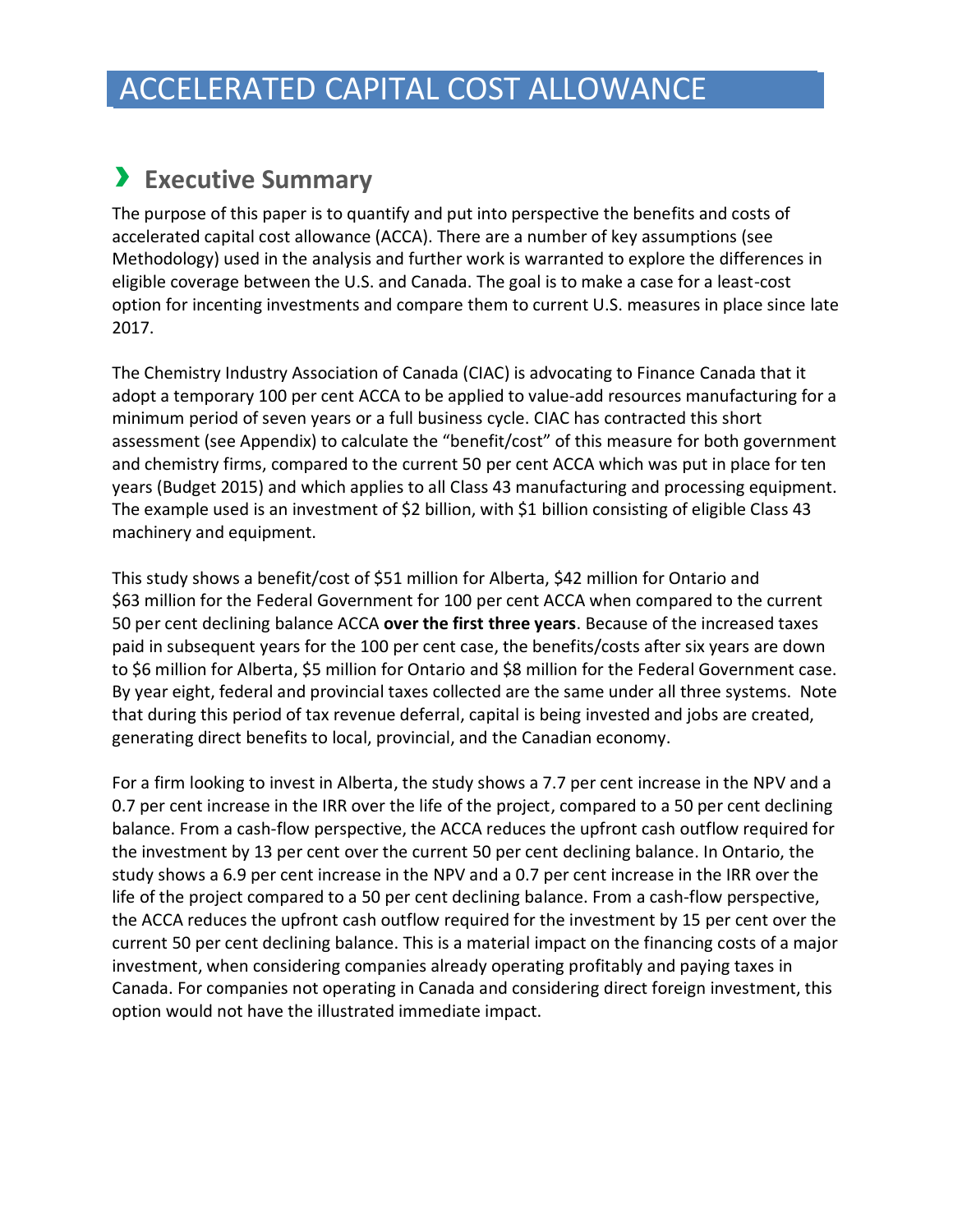### > Index

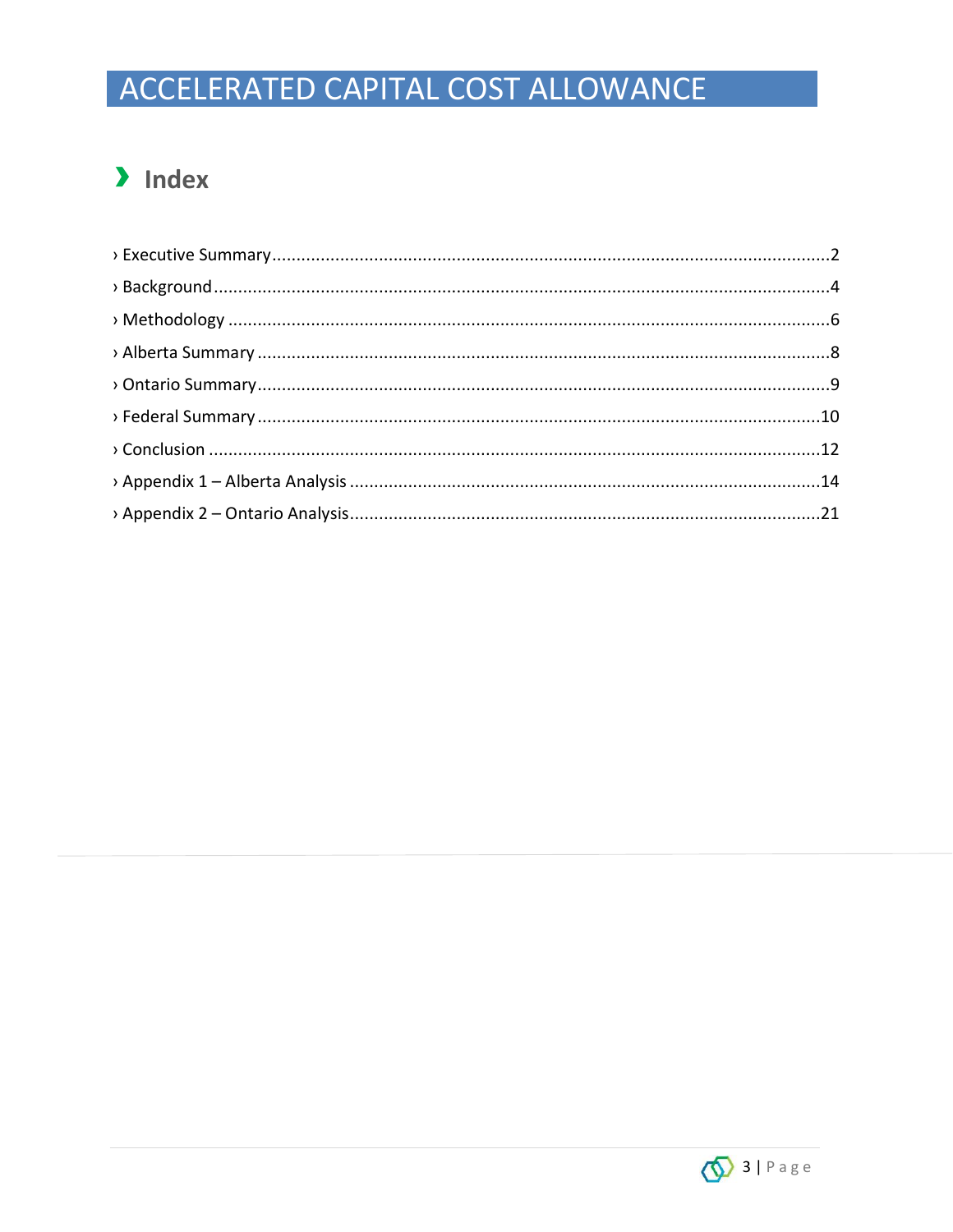# <span id="page-3-0"></span>› **Background**

Chemical manufacturing is experiencing a period of substantial growth in North America. Year after year, growth in chemicals production has outpaced GDP growth in North America, and throughout the entire world. Analysts continue to predict rapid growth, with a near tripling of the 20 largest volume, platform chemicals over the next 40 years. Chemical demand is closely linked with population growth, societal development and the needs and aspirations of a modern, growing middle class. The industry is the key enabler for solutions to the pressing issues of clean air, clean water, clean energy, and safe, nutritious and abundant food.

Over the past seven years, the availability of low cost, low carbon natural gas liquids have put North American producers amongst the lowest cost chemical producers in the world. This, combined with the anticipated growth in demand has led to unprecedented capital investment in the sector. Today, more than 325 chemistry projects with a book value exceeding \$258 billion are under development in the U.S., with 60 percent of that investment representing foreign direct investment into the U.S. These investments make chemistry the fastest growing manufacturing sector in the U.S. These new investments bring with them the latest technologies, most competitive facilities, and best environmental performance.

While Canada has seen some investments from this recent wave, we are lagging well-behind our historical 10 per cent comparative share. Canada's chemistry industry should have seen an additional \$18 billion in new investment in the past five years. The reality is that Canada has seen only a small share of investment at just over two per cent.

As noted in the recent [Canadian Energy Research Institute \(CERI\)](https://www.ceri.ca/studies/competitive-analysis-of-the-canadian-petrochemical-sector) study on competitiveness analysis of the Canadian petrochemical sector, there is a high degree of equity at the plant gate in project costs and other economic factors between Canada and the U.S. Where the U.S. is clearly winning in securing new investments, as indicated in the CERI study, is with project specific concessions from multiple levels of governments. These approach nearly 10-15 per cent of overall project costs. This paper highlights this as one of the biggest "incentives" for locating in the U.S. today, a consequence of the recent U.S. Tax Cuts and Jobs Act (TCJA) and specifically in the area of ACCA.

In Budget 2015, Canada introduced a long-term, ten-year ACCA. This measure, while very helpful to competitiveness at that point, only matched existing and permanent treatments in the U.S. While it closed an important gap on a time-limited basis, it offers no overall advantage to Canada. And since then, with the U.S. TCJA, has moved the goal posts; effective November of 2017 it introduced a 100per cent ACCA for five years, ramping back to its statutory rate over the next five years. In order to level the playing field, [CIAC in its pre-budget submission](http://canadianchemistry.ca/wp-content/uploads/2018/08/CIAC-Federal-2019-Pre-Budget-SubmissionV2.pdf) to the Federal Government in August 2018, proposed an immediate 100 per cent ACCA for one full business cycle of seven years for equipment used in manufacturing and processing. While the coverage of eligible costs in the U.S. case still significantly exceeds what is available in Canada,

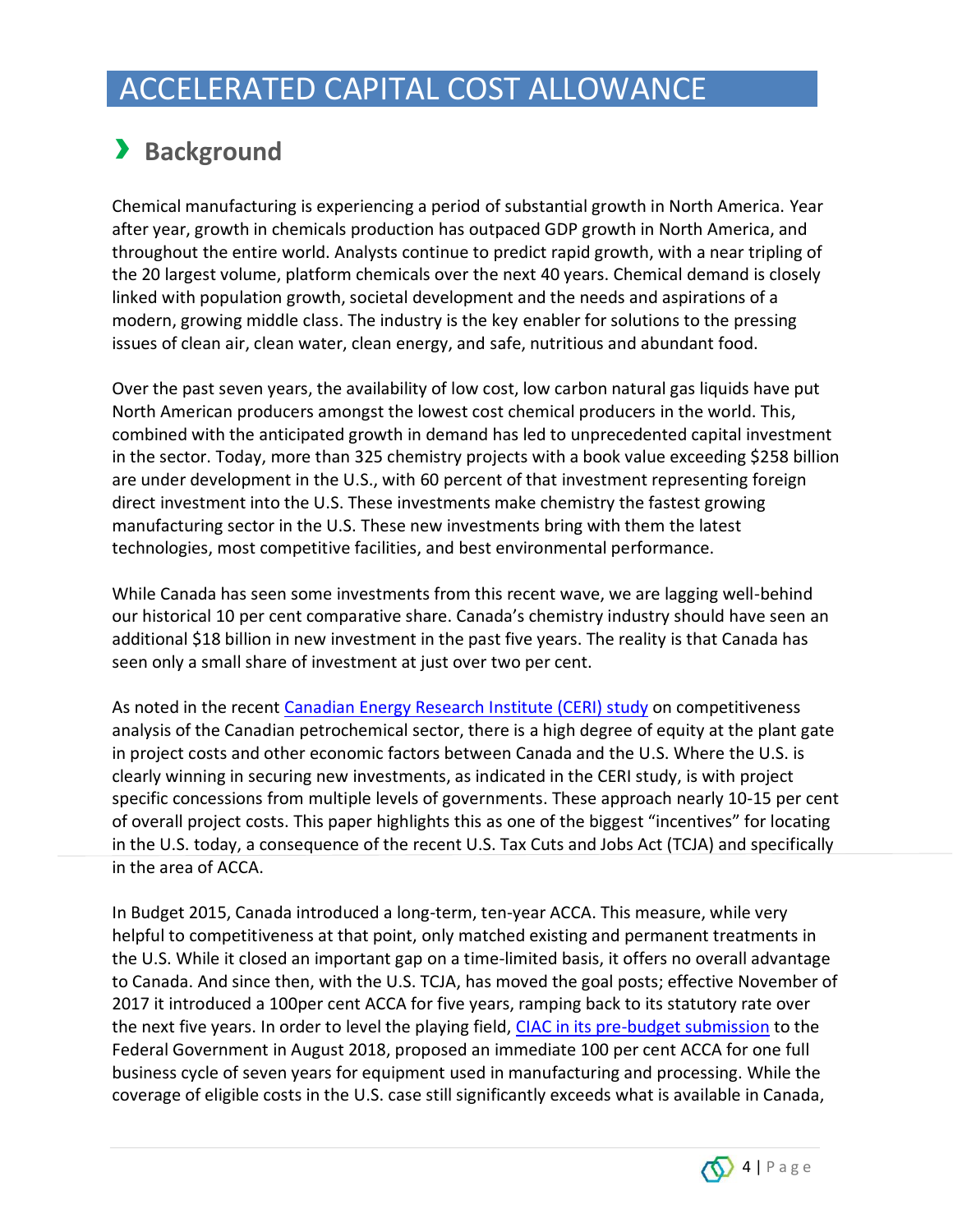this will help to level the playing field while more in-depth work is undertaken to compare and match coverage.

ACCA has been a feature of the Canadian tax system for decades, mostly in support of new investment and value-added processing in the mining sector. In 1996, the then Liberal government, introduced a 100 per cent ACCA for oil sands mining and in-situ projects. This measure was in place until 2007 and still applies to projects started prior to 2007. From 2007- 2014, an ACCA was introduced to encourage investment in machinery and equipment (M&E) used in manufacturing and processing. The tax measure provided a 50 per cent straight line depreciation rate and was set to expire in 2015. This measure, as previously noted, was extended for a further ten-year period with Budget 2015.

A temporary 100 per cent ACCA for resource upgrading and value-added manufacturing for a minimum period of seven years or a full business cycle would be a significant step forward in addressing the competitiveness edge that U.S. jurisdictions enjoy. It builds on the government's stated desire to make economic competitiveness "job number 1" following the business tax overhaul in the U.S.

This paper has two purposes: It aims to assesses the "costs" from a government revenue perspective as well as the "benefits" for a firm. Companies decide whether or not to make a capital investment of a 100 per cent ACCA by comparing an example project to the current temporary ACCA (50 per cent declining balance) and the statutory CCA (30 per cent declining balance). This analysis is specifically provided for consideration of Class 43 M&E **when used to upgrade natural resources.**

There are a number of areas impacting investor considerations for Canada. Two major areas are corporate tax rates and ACCA. This paper only looks at ACCA but notes that companies considering Canada for direct foreign investment that do not have assets already profitably operating in Canada, cannot take full advantage of ACCA. For those investments, other measures must be assessed.

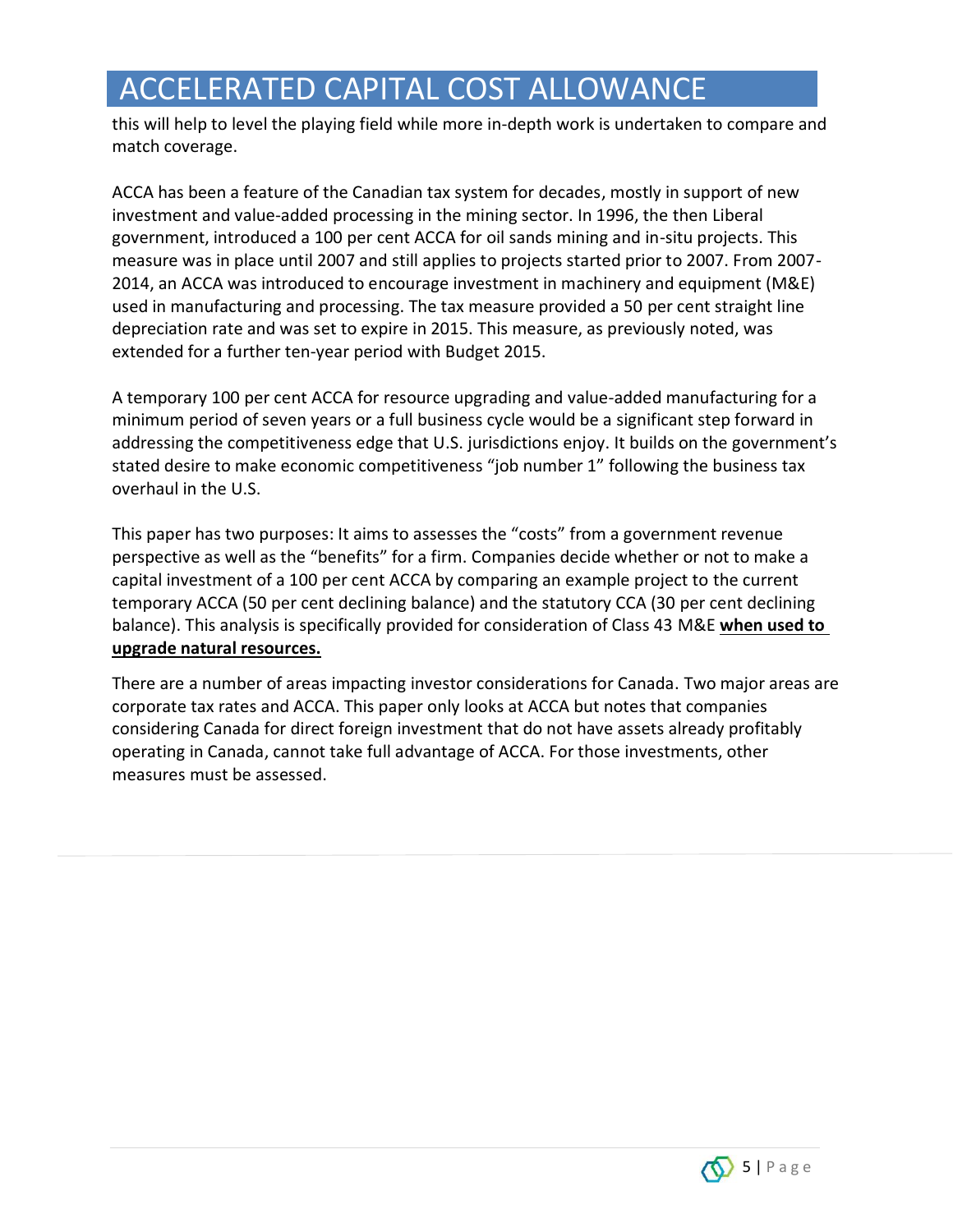# <span id="page-5-0"></span>› **Methodology**

 $\overline{a}$ 

Investments in resource upgrading add value to resources, create jobs in our local communities and bring diversification to our economy. This analysis examines and assesses the benefits of using an accelerated depreciation rate for investments to improve cash flow for the investor, while minimizing the fiscal cost to government. For corporate tax purposes, taxes are paid on profits earned and deductions are available against taxes paid. In Canada, the depreciation rate for investments in qualifying equipment for manufacturing and processing equipment (Class 43) is 30 per cent per year, applied against a declining balance. A first-year rule is applied, where the deduction (30 per cent) is only available at half that rate with the full rate applying in subsequent years. In federal [Budget 2015,](https://www.budget.gc.ca/2015/docs/plan/ch3-1-eng.html) a temporary ACCA was introduced for ten years at a rate of 50 per cent declining balance, with a half-year rule applying.<sup>1</sup>

For purposes of the analysis of the impact of 100 per cent ACCA, several assumptions are made. First, the analysis looks at a specific investment and makes assumptions around what is eligible for the ACCA. In a major investment in a petrochemical plant, roughly half of a project is construction costs, land preparations, engineering and approvals – related costs which are not eligible for Class 43. To simplify the analysis, a \$2 billion project is used with \$1 billion estimated as eligible M&E for purposes of applying the 100 per cent ACCA rate.<sup>2</sup>

The expenditures in class 43 M&E are assumed to be made as follows: year one – 25 per cent; year two – 50 per cent; year three – 25 per cent. It is also assumed that the plant is in full production beginning in year four and generating profits from production of \$200 million for purposes of calculating taxes paid.

CIAC has consulted members conducting similar investments around the world in establishing these assumptions. Further, we have assumed the ACCA provides incrementality to achieve an investment which otherwise would go to another country. The recent performance of the chemical sector in locating almost 98 per cent of North American investments in the U.S. over the past five years is solid evidence for that assumption.

For purposes of this analysis, the assumption is that the project can write off income from other sources to use the ACCA benefits at the point the investments are being made. This is done to maximize the benefit to the investor and to maximize the fiscal cost to government for purposes of the example used. Then in the example, comparisons are made to the deductions (savings from the point of view of the company, expenses from the point of view

 $<sup>2</sup>$  This is an estimate, but to validate the approach Finance officials are in possession of real data and can examine</sup> cases such as the current Inter-Pipeline Propane De-Hydrogenation Facility (Redwater, Alberta).



<sup>&</sup>lt;sup>1</sup> This rate applies to Class 43, usually regarded as the M&E used in the construction of a petrochemical plant (example only).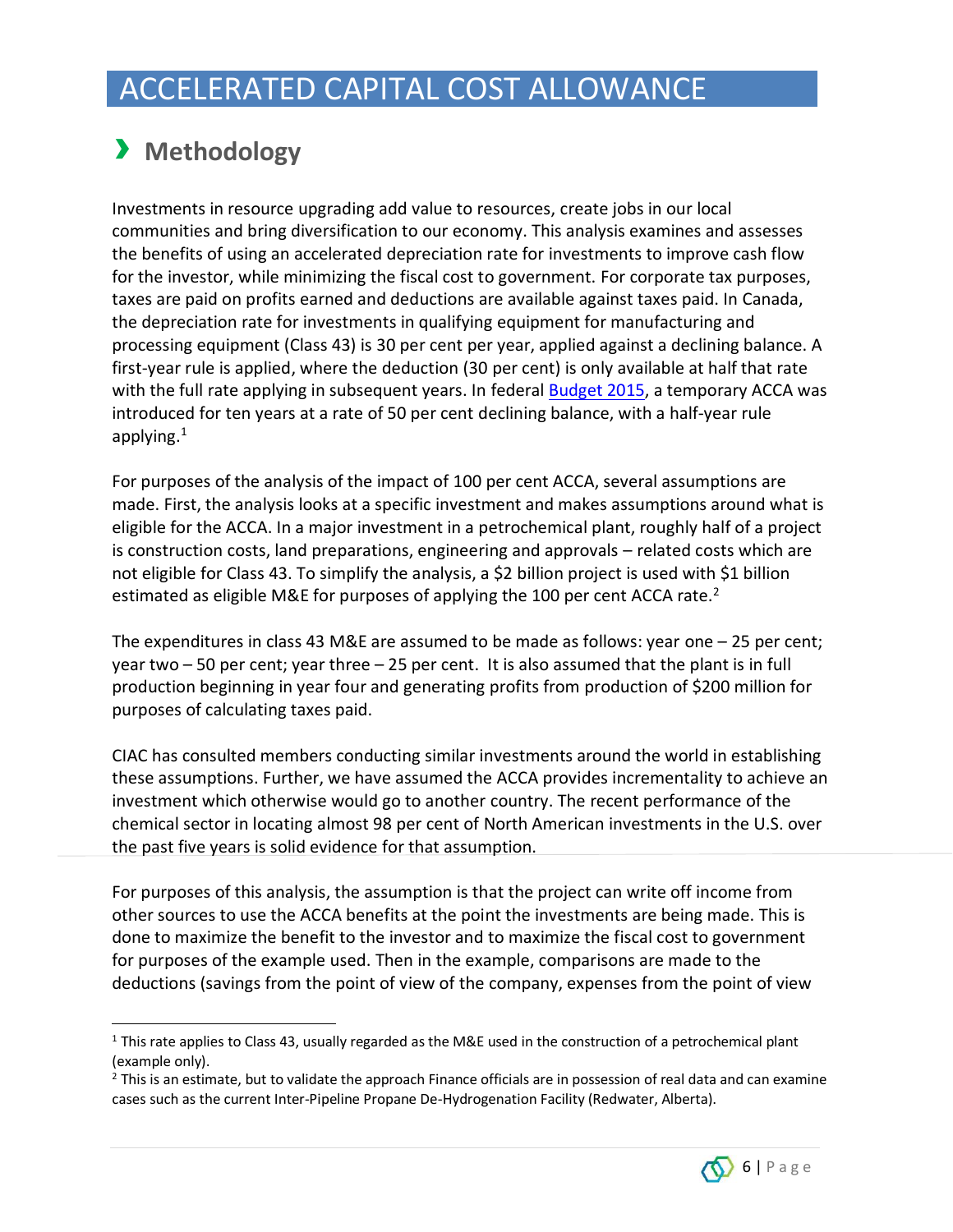of the governments) which would be available using the current (temporary) 50 per cent ACCA and the statutory 30 per cent for Class 43.

For this analysis, the 100 per cent ACCA is calculated without applying the half-year rule  $-$  it is assumed the actual investments can be deducted the year the investments are made.

In calculating the effects of the 100 per cent ACCA on a firm's decision making, two capital asset budgeting tools have been applied. The **Net Present Value (NPV)** calculation allows us to measure the difference between the costs (cash outflows) and benefits (cash inflows) of an investment over the life of the asset. When comparing investments those with a higher NPV are more valuable for a firm to undertake. For the purposes of this analysis, a discount rate of 10 per cent, an asset life of 25 years and profit for the Canadian operations of \$200 million annually have been used for the NPV calculations.

<span id="page-6-0"></span>The **Internal Rate of Return (IRR)** uses the same set of metrics as the NPV, but instead solves for the discount rate instead of the difference in costs/benefits, allowing for the determination of the growth rate a firm would expect the investment to earn over its lifetime.

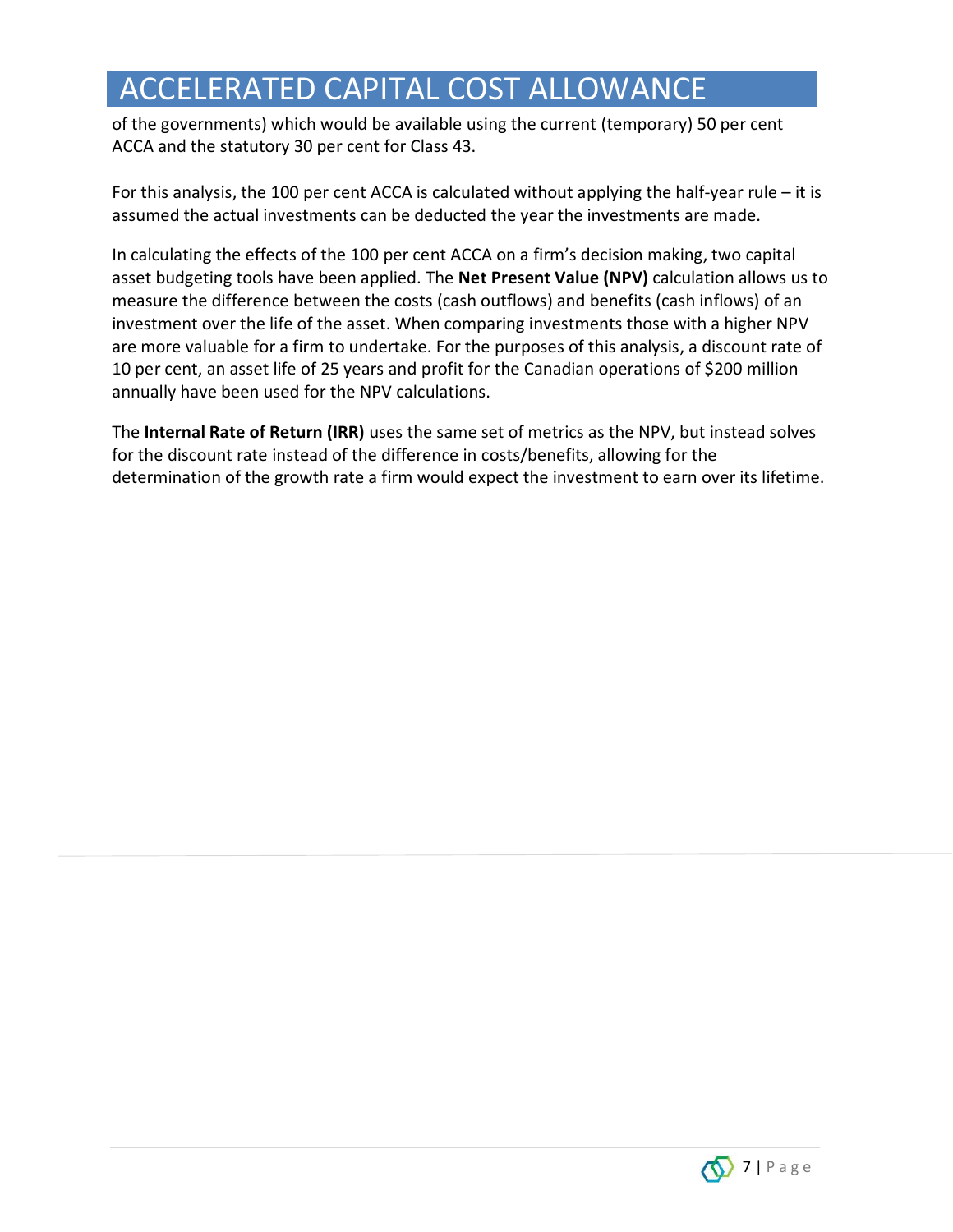# › **Alberta Summary**

### **Government**

Comparing the two cases of 50 per cent declining balance and 100 per cent immediate deductibility, these are the two outcomes:

After three years

- for 50 per cent declining balance, the Alberta government has foregone \$69 million in tax revenue.
- for 100 per cent immediate, the Alberta government has foregone \$120 million in tax revenue.

After six years

- for 50 per cent declining balance, the Alberta government has foregone \$114 million in tax revenue.
- for 100 per cent immediate, the Alberta government has foregone \$120 million in tax revenue.

If we add in the incremental tax collected (based on assumption of \$200 incremental taxable profits starting in year four), then after six years:

- for 50 per cent declining balance, the Alberta government has foregone \$42 million in tax revenue (net basis).
- for 100 per cent immediate, the Alberta government has foregone \$48 million in tax revenue.

For Alberta, the break-even point from a government perspective is eight years. Thereafter, the net tax position goes positive.

In a scenario where the entire investment (\$1 billion) is spent and depreciated in year one and the investment is generating profits in year two, the impact to government is \$120 million in tax revenue. The break-even point in this scenario is six years, thereafter the net tax position is positive.

### **Firm**

For a firm, the 100 per cent ACCA impacts cash flow significantly in the first three years, lowering the funding needed (whether cash or debt) to finance the investment.

Over the life of the investment:

• for 50 per cent declining balance, the firm's total cash outflow is -\$844 million and the NPV is \$363 million.

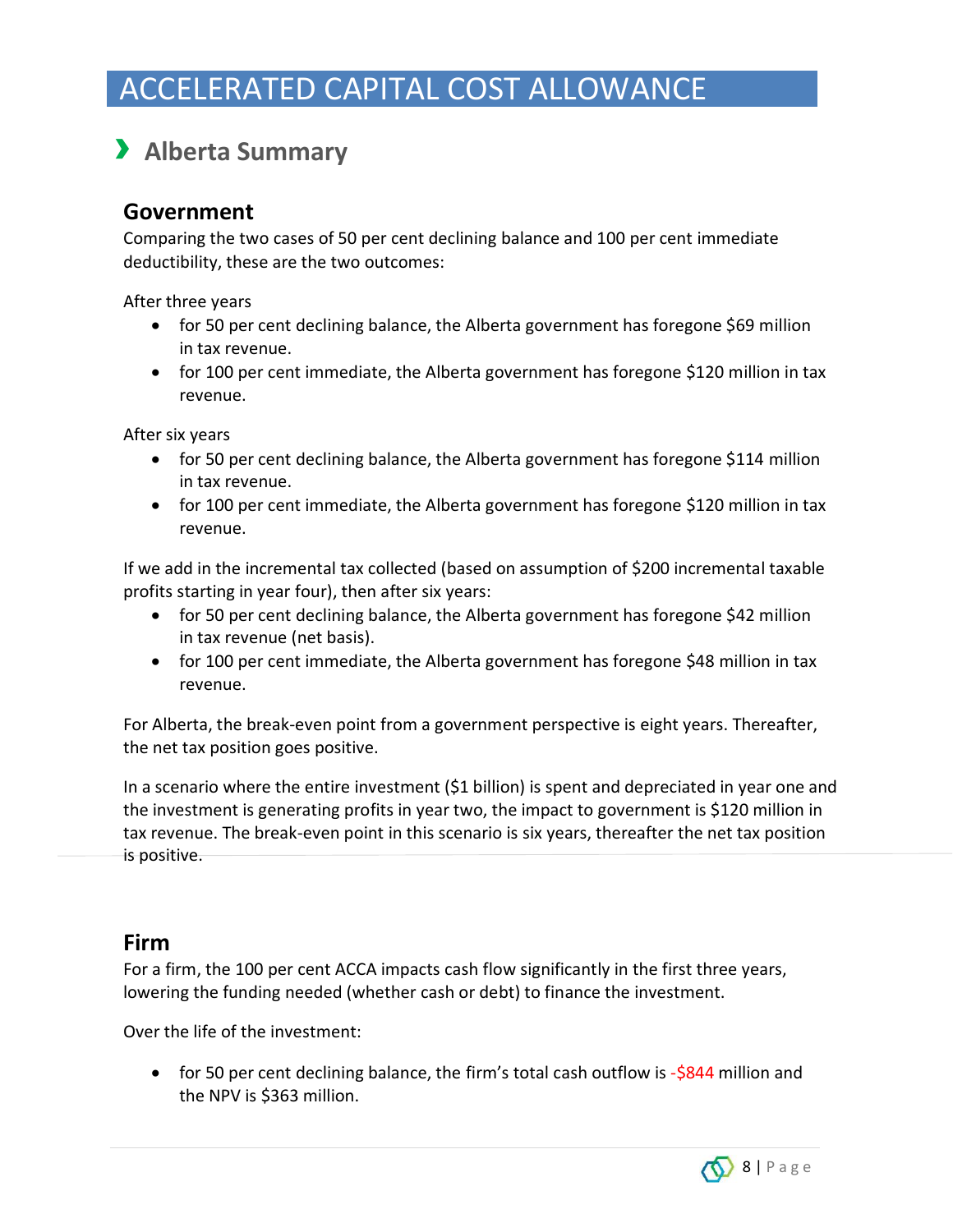• for 100 per cent immediate, the firm's total cash outflow is  $-5731$  million and the NPV is \$391 million.

The 100 per cent ACCA improves the NPV of the investment by 7.7 per cent and increases the internal rate of return by 0.7 per cent annually over the life of the investment. From a cash-flow perspective, the ACCA reduces the upfront cash outflow required for the investment by 13 per cent over the current 50 per cent declining balance, this is a material impact on the financing costs of a major investment.

# <span id="page-8-0"></span>› **Ontario Summary**

### **Government**

Comparing the two cases of 50 per cent declining balance and 100 per cent immediate deductibility, these are the two outcomes:

After three years

- for 50 per cent declining balance, the Ontario government has foregone \$58 million in tax revenue.
- for 100 per cent immediate, the Ontario government has foregone \$100 million in tax revenue.

After six years

- for 50 per cent declining balance, the Ontario government has foregone \$95 million in tax revenue.
- for 100 per cent immediate, the Ontario government has foregone \$100 million in tax revenue.

If we add in the incremental tax collected (based on assumption of \$200 million incremental taxable profits starting in year four), then after six years:

- for 50 per cent declining balance, the Ontario government has foregone \$35 million in tax revenue (net basis).
- for 100 per cent immediate, the Ontario government has foregone \$40 million in tax revenue.

For Ontario, the break-even point from a government perspective is eight years. Thereafter, the net tax position goes positive.

In a scenario where the entire investment (\$1 billion) is spent and depreciated in year one and the investment is generating profits in year two, the impact to government is \$100 million in tax revenue. However, the break-even point in this scenario is six years, thereafter the net tax position is positive.

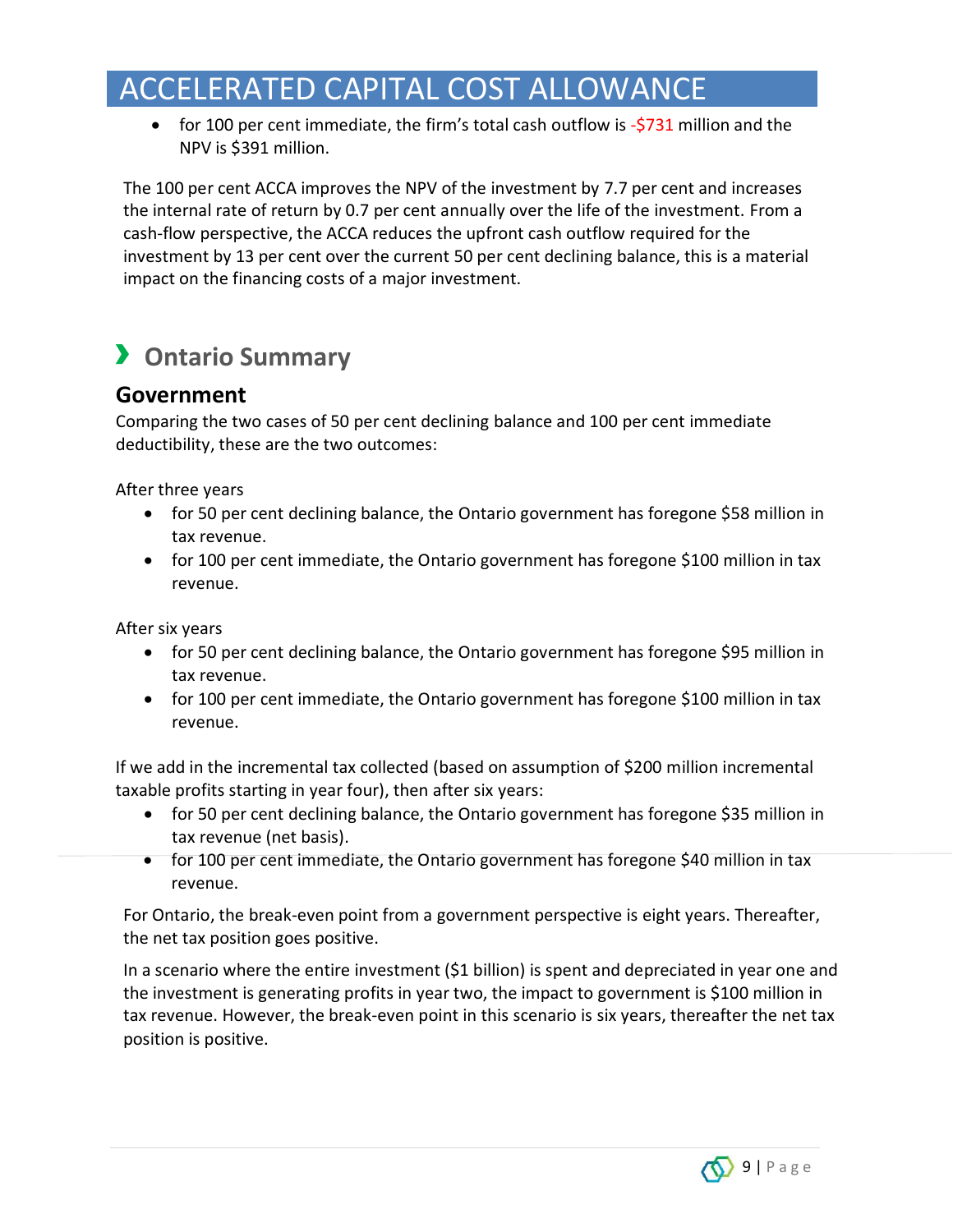### **Firm**

For a firm, the 100 per cent ACCA impacts cash flow significantly in the first three years and does not extend the financing period beyond this, lowering the funding needed to finance the investment.

Over the life of the investment:

- for 50 per cent declining balance, the firm's total cash outflow is -\$855 million and the NPV of the investment is \$376 million.
- for 100 per cent immediate, the firm's total cash outflow is  $-5751$  million and the NPV of the investment is \$401.7 million.

In this example, the 100 per cent ACCA improves the NPV of the investment by 6.9 per cent and increases the internal rate of return by 0.7 per cent annually over the life of the investment. From a cash-flow perspective, the ACCA reduces the upfront cash outflow required for the investment by 15 per cent over the current 50 per cent declining balance, this is a material impact on the financing costs of a major investment.

# <span id="page-9-0"></span>› **Federal Summary**

Comparing the two cases of 50 per cent declining balance and 100 per cent immediate deductibility, these are the two outcomes:

After three years

- for 50 per cent declining balance, the Federal Government has foregone \$87 million in tax revenue.
- for 100 per cent immediate, the Federal Government has foregone \$150 million in tax revenue.

After six years

- for 50 per cent declining balance, the Federal Government has foregone \$142 million in tax revenue.
- for 100 per cent immediate, the Federal Government has foregone \$150 million in tax revenue.

If we add in the incremental tax collected (based on assumption of \$200 million incremental taxable profits starting in year four), then after six years:

- for 50 per cent declining balance, the Federal Government has foregone \$52 million in tax revenue (net basis).
- for 100 per cent immediate, the Federal Government has foregone \$60 million in tax revenue.

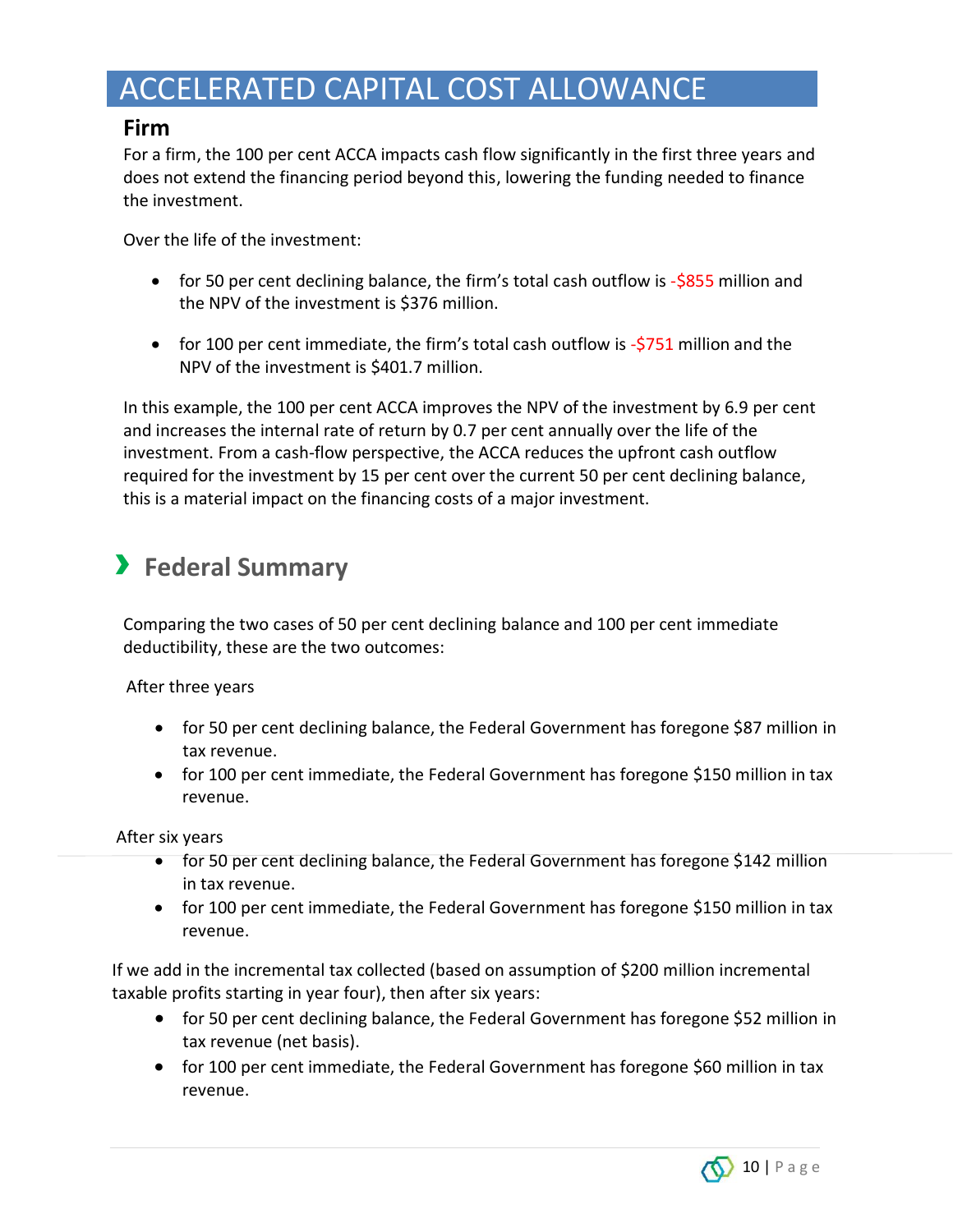For the Federal Government, the break-even point from a government perspective is eight years. Thereafter, the net tax position goes positive.

For a firm looking to invest in Alberta:

• The 100 per cent ACCA improves the NPV of the investment by 7.7 per cent and increases the internal rate of return by 0.7 per cent annually over the life of the investment. From a cash-flow perspective, the ACCA reduces the upfront cash outflow required for the investment by 13 per cent over the current 50 per cent declining balance, this is a material impact on the financing costs of a major investment.

For a firm looking to invest in Ontario:

• The 100 per cent ACCA improves the NPV of the investment by 6.9 per cent and increases the internal rate of return by 0.7 per cent annually over the life of the investment. From a cash-flow perspective, the ACCA reduces the upfront cash outflow required for the investment by 15 per cent over the current 50 per cent declining balance, this is a material impact on the financing costs of a major investment.

In a scenario where the entire investment (\$1 billion) is spent and depreciated in year one with a 100 per cent ACCA and the investment is generating profits in year two, the impact to government is \$150 million in tax revenue in year one. For the Federal Government, the breakeven point from the government's perspective is six years. Thereafter, the net tax position goes positive.

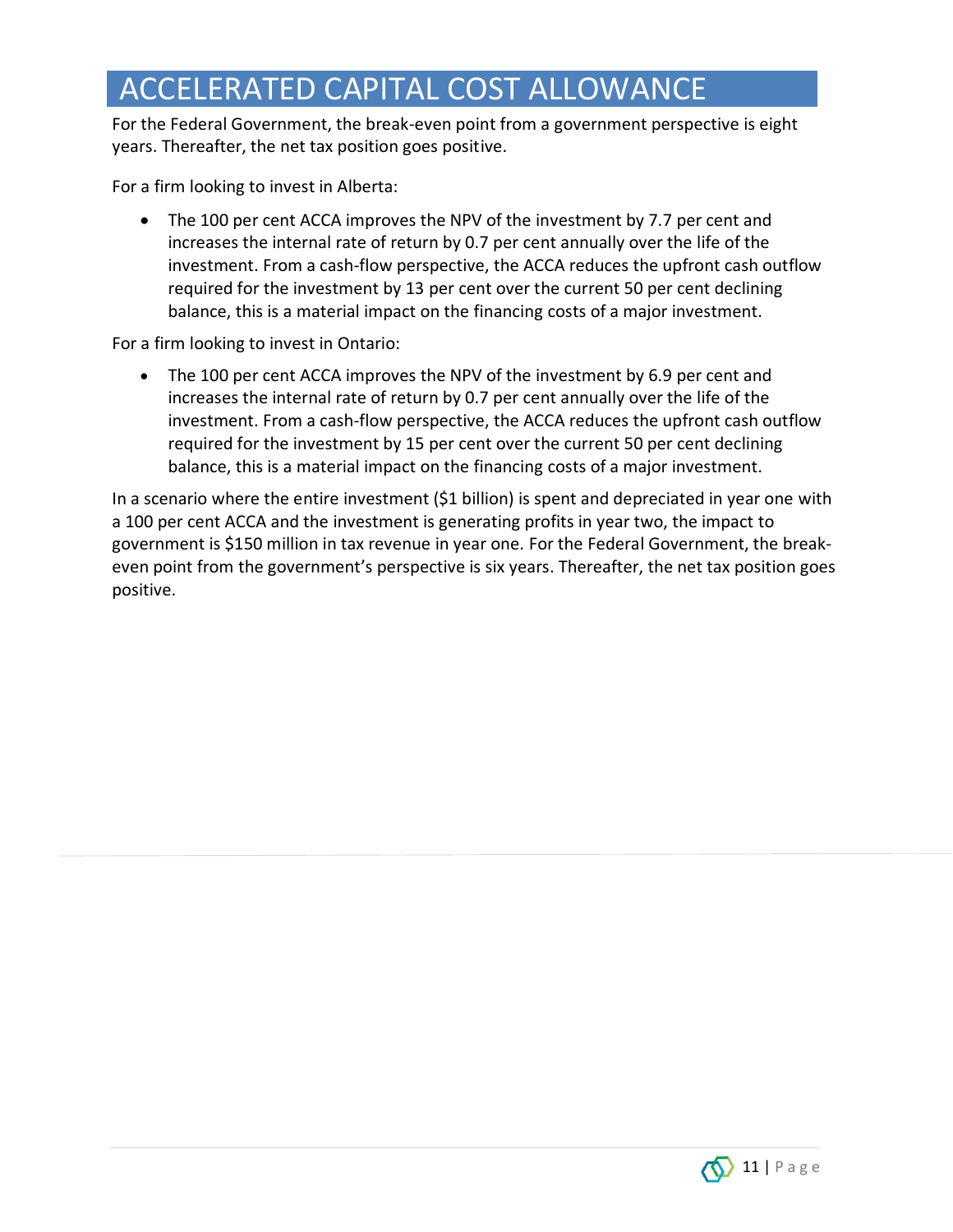# <span id="page-11-0"></span>› **Conclusion**

Canada's chemistry sector stands poised to attract a significantly increased share of foreign direct investment. Canada has the resources, market access and talent to make this happen. We will not get there, however, without keeping up with our competitors and making significant improvements to the overall investment environment in Canada as seen by global investors.

While adjustments to ACCA as discussed in this analysis represent a cost to taxpayers through both levels of government, the cost is a deferral of tax revenue when desired investments are made in Canada. During this period of tax revenue deferral, capital is being invested and jobs are created, generating direct benefits to local, provincial, and the Canadian economy. These investments will raise the total productive capacity of Canada's economy. They will enable us to produce more value-added chemistry products, whose demand globally is growing faster than global GDP levels.

This study assumed an investment of \$2 billion, with \$1 billion in value-add (eligible) machinery and equipment that would be built over three years and generating revenue in year four. This study shows a "benefit/cost" of \$51 million for Alberta, \$42 million for Ontario and \$63 million for the Federal Government for 100 per cent ACCA when compared to the current 50 per cent declining balance ACCA over the first three years. Because of the increased taxes paid in subsequent years for the 100 per cent case, the benefits/costs after six years are down to \$6 million for Alberta, \$5 million for Ontario and \$8 million for the Federal Government case. By year eight, federal and provincial taxes collected are the same under both systems.

In a scenario where the entire \$1 billion investment is made and depreciated in year one, with revenue generation occurring in year two, the study shows an immediate cost of \$120 million for Alberta, \$100 million for Ontario and \$150 million for the Federal Government. By year six, federal and provincial taxes collected have reached a breakeven point and thereafter the net tax position is positive for governments.

For a firm looking to invest in Alberta, the study shows a 7.7 per cent increase in the NPV and a 0.7 per cent increase in the IRR over the life of the project, compared to a 50 per cent declining balance. From a cash-flow perspective, the ACCA reduces the upfront cash outflow required for the investment by 13 per cent over the current 50 per cent declining balance. This is a material impact on the financing costs of a major investment.

In Ontario, the study shows a 6.9 per cent increase in the NPV and a 0.7 per cent increase in the IRR over the life of the project compared to a 50 per cent declining balance. These are material differences in financing costs for major investments. From a cash-flow perspective, the ACCA reduces the upfront cash outflow required for the investment by 15per cent over the current 50 per cent declining balance. This is a material impact on the financing costs of a major

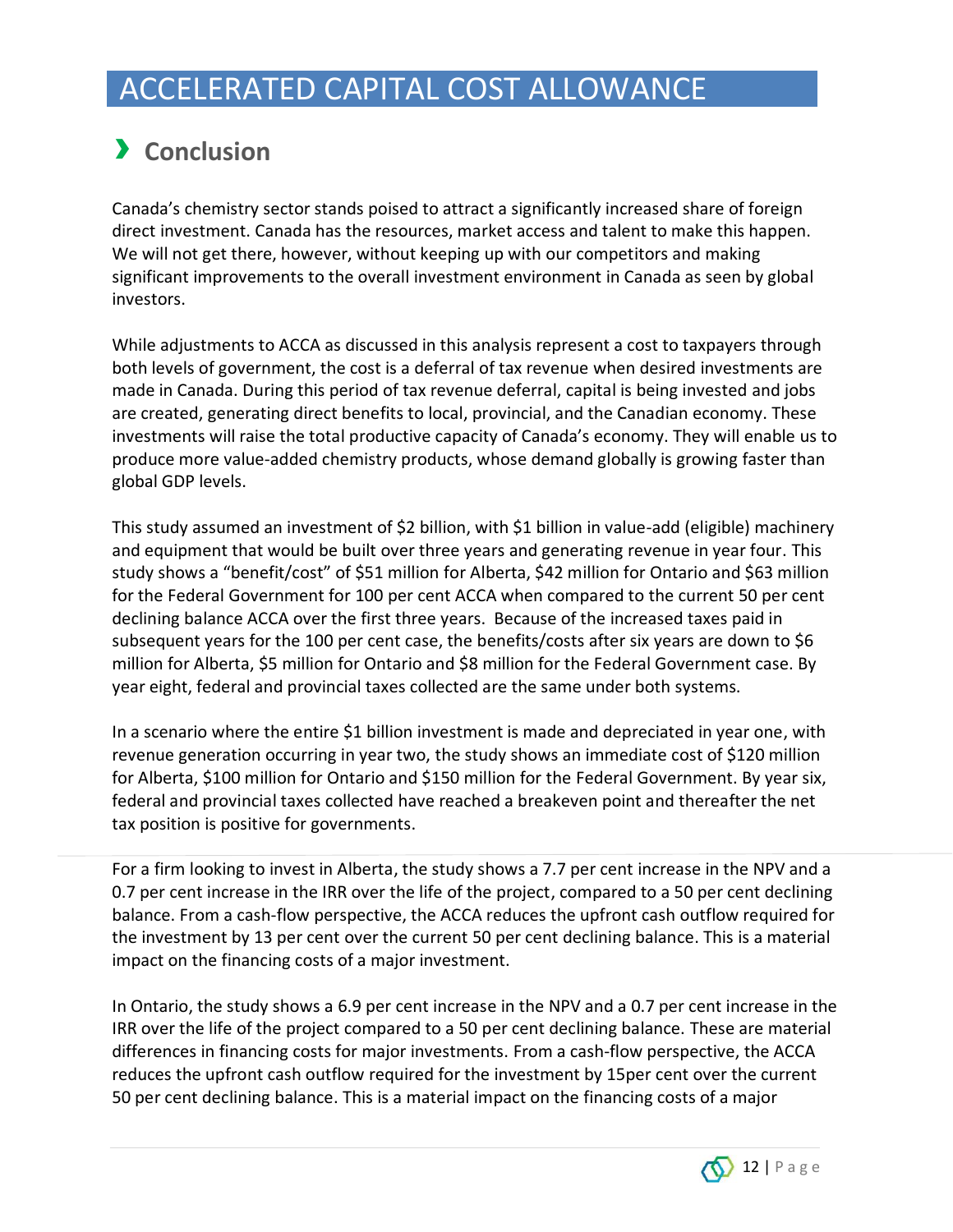investment.

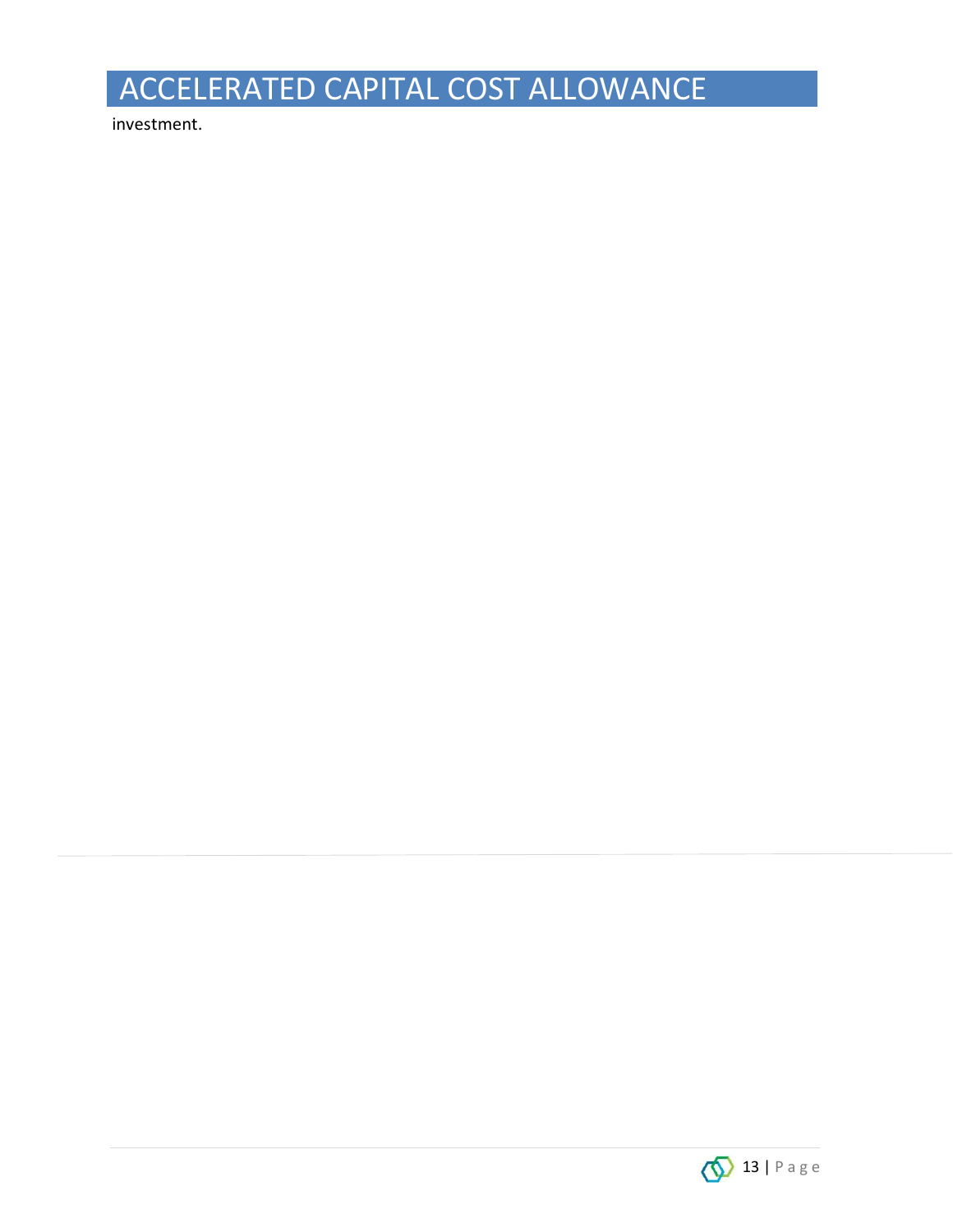### › **Appendix <sup>1</sup>– Alberta Analysis<sup>3</sup>**

#### **Assumptions**

 $\overline{a}$ 

| Total investment eligible for CCA, SM | 1000 |
|---------------------------------------|------|
| Annual revenue from new capacity, SM  | 1000 |
| Annual profits from new capacity, SM  | 200  |
| Production at full capacity in year 4 |      |

<span id="page-13-0"></span>

|         |        |          |       |                         |        |                          |                  |           |                   |                     | 30% declining balance |           |                        |                     |         |                 |
|---------|--------|----------|-------|-------------------------|--------|--------------------------|------------------|-----------|-------------------|---------------------|-----------------------|-----------|------------------------|---------------------|---------|-----------------|
|         |        |          |       |                         | Annual | <b>Amount</b>            | <b>CCA</b> claim | AB tax    | <b>Cumulative</b> | <b>Net AB</b>       | Cum AB                |           | Federal tax Cumulative | Net fed             | Cum fed | <b>Residual</b> |
|         |        |          |       |                         |        | investment available for |                  | reduction | AB tax            | tax                 | tax                   | reduction | fed tax                | tax                 | tax     | balance         |
|         | New AB |          |       | Cum new New fed Cum new |        | depreciation             |                  |           | reduction         | collected collected |                       |           | reduction              | collected collected |         | available       |
|         | taxes  | AB taxes | taxes | fed taxes               |        |                          |                  |           |                   |                     |                       |           |                        |                     |         | for CCA         |
| Year 1  |        |          |       |                         | 250    | 125                      | 38               | 5         | 5                 | -5                  | -5                    | 6         | 6                      | -6                  | -6      | 213             |
| Year 2  |        |          |       |                         | 500    | 463                      | 139              | 17        | 21                | $-17$               | $-21$                 | 21        | 26                     | $-21$               | $-26$   | 574             |
| Year 3  |        |          |       |                         | 250    | 699                      | 210              | 25        | 46                | $-25$               | $-46$                 | 31        | 58                     | $-31$               | $-58$   | 614             |
| Year 4  | 24     | 24       | 30    | 30                      |        | 614                      | 184              | 22        | 68                | $\overline{2}$      | $-44$                 | 28        | 86                     | $\overline{2}$      | $-56$   | 430             |
| Year 5  | 24     | 48       | 30    | 60                      |        | 430                      | 129              | 15        | 84                | 9                   | $-36$                 | 19        | 105                    | 11                  | $-45$   | 301             |
| Year 6  | 24     | 72       | 30    | 90                      |        | 301                      | 90               | 11        | 95                | 13                  | $-23$                 | 14        | 118                    | 16                  | $-28$   | 211             |
| Year 7  | 24     | 96       | 30    | 120                     |        | 211                      | 63               | 8         | 102               | 16                  | -6                    | 9         | 128                    | 21                  | -8      | 147             |
| Year 8  | 24     | 120      | 30    | 150                     |        | 147                      | 44               | 5         | 108               | 19                  | 12                    |           | 135                    | 23                  | 15      | 103             |
| Year 9  | 24     | 144      | 30    | 180                     |        | 103                      | 31               | 4         | 111               | 20                  | 33                    | 5         | 139                    | 25                  | 41      | 72              |
| Year 10 | 24     | 168      | 30    | 210                     |        | 72                       | 22               | 3         | 114               | 21                  | 54                    | 3         | 142                    | 27                  | 68      | 51              |
| Year 11 | 24     | 192      | 30    | 240                     |        | 51                       | 15               | 2         | 116               | 22                  | 76                    | 2         | 145                    | 28                  | 95      | 35              |
| Year 12 | 24     | 216      | 30    | 270                     |        | 35                       | 11               |           | 117               | 23                  | 99                    |           | 146                    | 28                  | 124     | 25              |
| Year 13 | 24     | 240      | 30    | 300                     |        | 25                       | 7                |           | 118               | 23                  | 122                   |           | 147                    | 29                  | 153     | 17              |
| Year 14 | 24     | 264      | 30    | 330                     |        | 17                       | 5                |           | 119               | 23                  | 145                   |           | 148                    | 29                  | 182     | 12              |
| Year 15 | 24     | 288      | 30    | 360                     |        | 12                       | 4                | 0         | 119               | 24                  | 169                   |           | 149                    | 29                  | 211     |                 |

<sup>3</sup> Analysis prepared by John Margeson, Consultant for CIAC

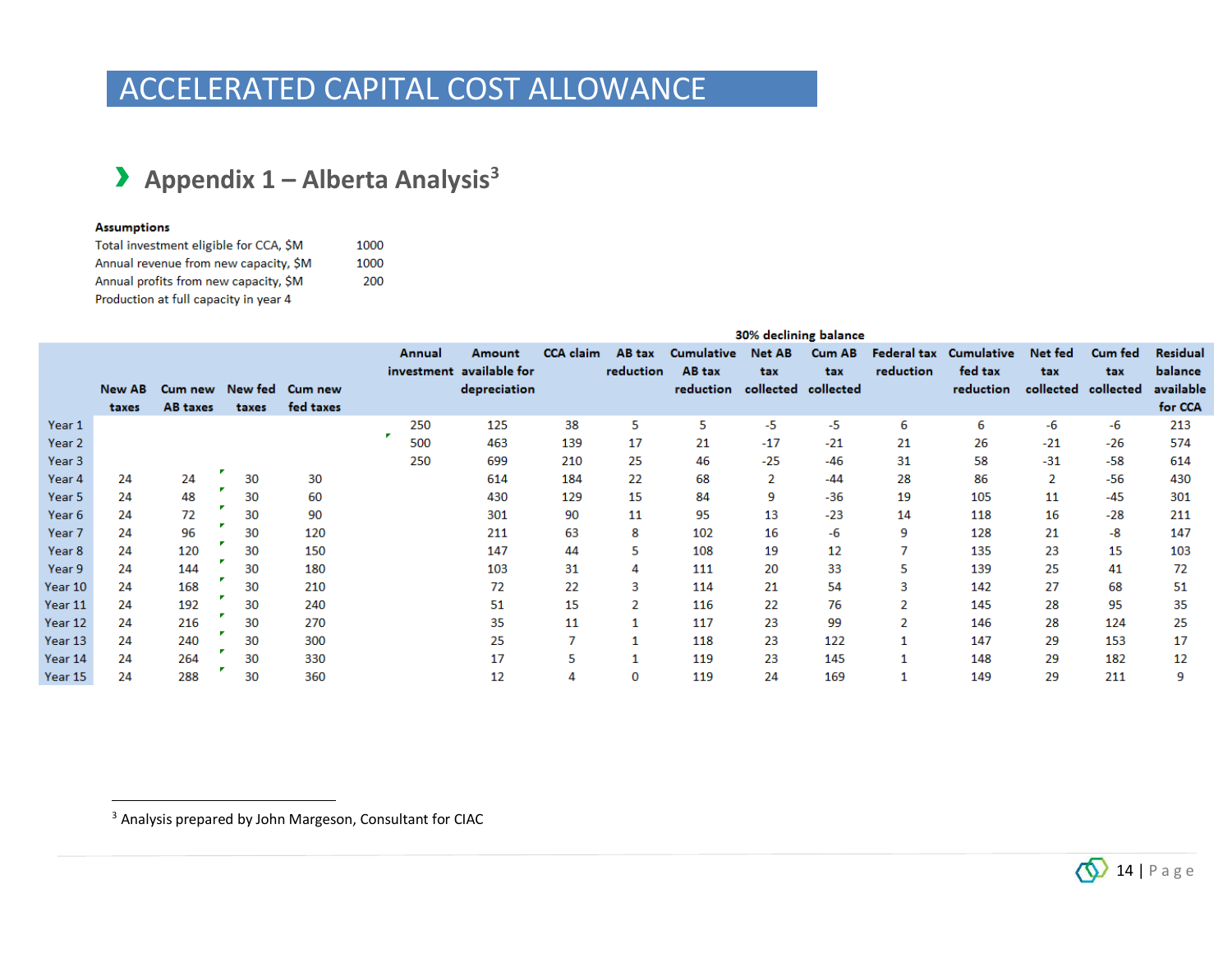1000 1000 200

#### **Assumptions**

| Total investment eligible for CCA, SM |
|---------------------------------------|
| Annual revenue from new capacity, SM  |
| Annual profits from new capacity, SM  |
| Production at full capacity in year 4 |

|         |        |                 |       |           |            |               |                  |           |                   | 50% declining balance |               |           |                        |           |                |           |
|---------|--------|-----------------|-------|-----------|------------|---------------|------------------|-----------|-------------------|-----------------------|---------------|-----------|------------------------|-----------|----------------|-----------|
|         |        |                 |       |           | Annual     | <b>Amount</b> | <b>CCA</b> claim | AB tax    | <b>Cumulative</b> | <b>Net AB</b>         | <b>Cum AB</b> |           | Federal tax Cumulative | Net fed   | <b>Cum fed</b> | Residual  |
|         |        |                 |       |           | investment | available for |                  | reduction | AB tax            | tax                   | tax           | reduction | fed tax                | tax       | tax            | balance   |
|         | New AB | Cum new New fed |       | Cum new   |            | depreciation  |                  |           | reduction         | collected             | collected     |           | reduction              | collected | collected      | available |
|         | taxes  | <b>AB</b> taxes | taxes | fed taxes |            |               |                  |           |                   |                       |               |           |                        |           |                | for CCA   |
| Year 1  |        |                 |       |           | 250        | 125           | 63               | 8         | 8                 | -8                    | $-8$          | 9         | 9                      | -9        | -9             | 188       |
| Year 2  |        |                 |       |           | 500        | 438           | 219              | 26        | 34                | $-26$                 | $-34$         | 33        | 42                     | $-33$     | $-42$          | 469       |
| Year 3  |        |                 |       |           | 250        | 594           | 297              | 36        | 69                | $-36$                 | $-69$         | 45        | 87                     | $-45$     | $-87$          | 422       |
| Year 4  | 24     | 24              | 30    | 30        |            | 422           | 211              | 25        | 95                | $-1$                  | $-71$         | 32        | 118                    | $-2$      | $-88$          | 211       |
| Year 5  | 24     | 48              | 30    | 60        |            | 211           | 105              | 13        | 107               | 11                    | $-59$         | 16        | 134                    | 14        | $-74$          | 105       |
| Year 6  | 24     | 72              | 30    | 90        |            | 105           | 53               | 6         | 114               | 18                    | -42           | 8         | 142                    | 22        | $-52$          | 53        |
| Year 7  | 24     | 96              | 30    | 120       |            | 53            | 26               |           | 117               | 21                    | $-21$         |           | 146                    | 26        | $-26$          | 26        |
| Year 8  | 24     | 120             | 30    | 150       |            | 26            | 13               |           | 118               | 22                    |               |           | 148                    | 28        | 2              | 13        |
| Year 9  | 24     | 144             | 30    | 180       |            | 13            | 7                |           | 119               | 23                    | 25            |           | 149                    | 29        | 31             |           |
| ear 10  | 24     | 168             | 30    | 210       |            |               | 3                | 0         | 120               | 24                    | 48            | 0         | 150                    | 30        | 60             |           |
| 'ear 11 | 24     | 192             | 30    | 240       |            |               |                  | 0         | 120               | 24                    | 72            | 0         | 150                    | 30        | 90             |           |
| ear 12  | 24     | 216             | 30    | 270       |            |               |                  | 0         | 120               | 24                    | 96            | 0         | 150                    | 30        | 120            |           |
| 'ear 13 | 24     | 240             | 30    | 300       |            |               | 0                | 0         | 120               | 24                    | 120           | 0         | 150                    | 30        | 150            |           |
| 'ear 14 | 24     | 264             | 30    | 330       |            |               | 0                | 0         | 120               | 24                    | 144           | 0         | 150                    | 30        | 180            |           |
| ear 15  | 24     | 288             | 30    | 360       |            | 0             | 0                | 0         | 120               | 24                    | 168           | 0         | 150                    | 30        | 210            |           |

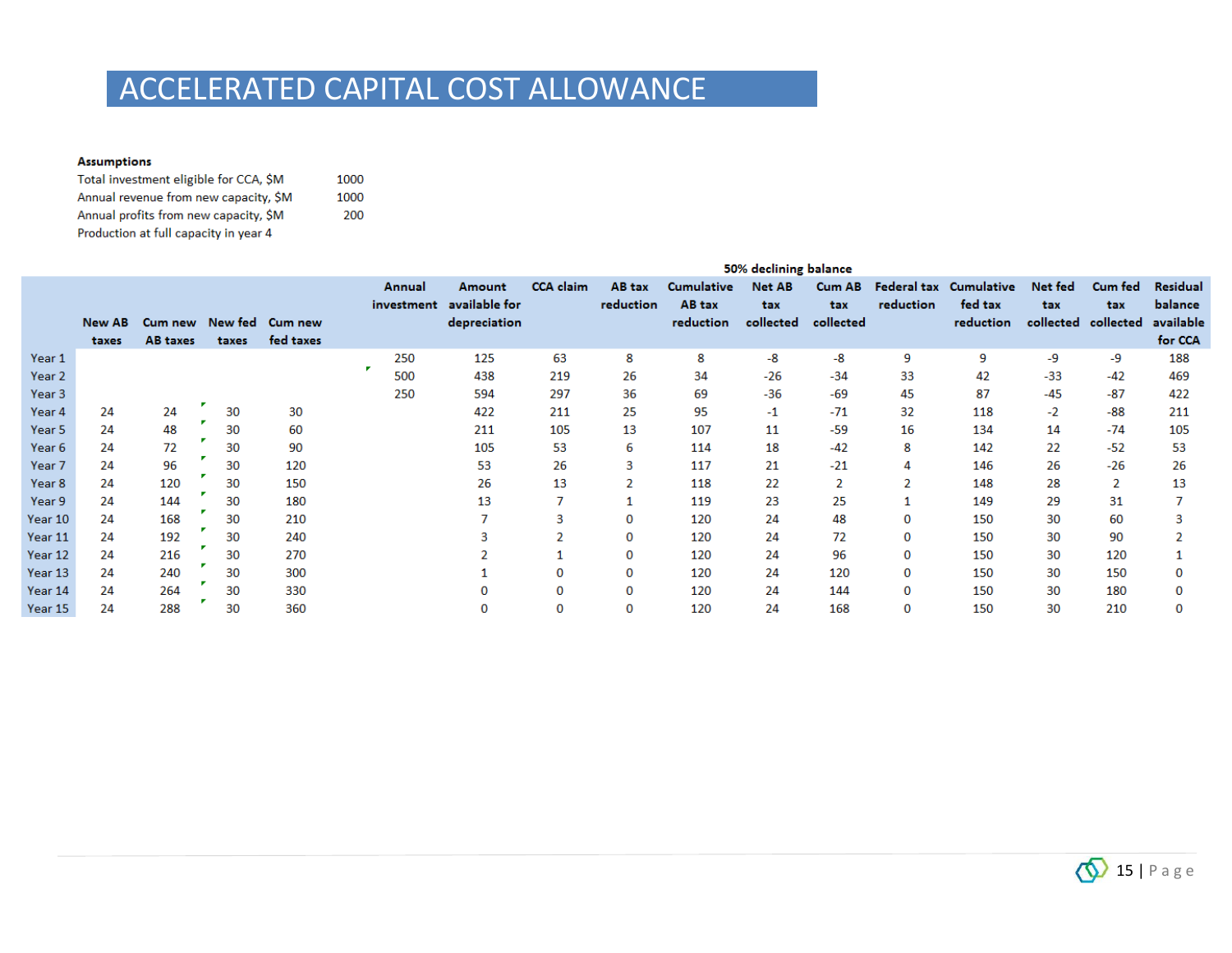#### **Assumptions**

| Total investment eligible for CCA, \$M | 1000 |
|----------------------------------------|------|
| Annual revenue from new capacity, SM   | 1000 |
| Annual profits from new capacity, SM   | 200  |
| Production at full capacity in year 4  |      |

|         | 100% immediate |                         |       |           |   |            |               |                  |           |                               |        |               |           |                        |                     |         |           |
|---------|----------------|-------------------------|-------|-----------|---|------------|---------------|------------------|-----------|-------------------------------|--------|---------------|-----------|------------------------|---------------------|---------|-----------|
|         |                |                         |       |           |   | Annual     | Amount        | <b>CCA</b> claim | AB tax    | <b>Cumulative</b>             | Net AB | <b>Cum AB</b> |           | Federal tax Cumulative | Net fed             | Cum fed | Residual  |
|         |                |                         |       |           |   | investment | available for |                  | reduction | AB tax                        | tax    | tax           | reduction | fed tax                | tax                 | tax     | balance   |
|         | New AB         | Cum new New fed Cum new |       |           |   |            | depreciation  |                  |           | reduction collected collected |        |               |           | reduction              | collected collected |         | available |
|         | taxes          | AB taxes                | taxes | fed taxes |   |            |               |                  |           |                               |        |               |           |                        |                     |         | for CCA   |
| Year 1  |                |                         |       |           |   | 250        | 250           | 250              | 30        | 30                            | $-30$  | $-30$         | 38        | 38                     | $-38$               | $-38$   | 0         |
| Year 2  |                |                         |       |           | × | 500        | 500           | 500              | 60        | 90                            | -60    | -90           | 75        | 113                    | $-75$               | $-113$  | $\bf{0}$  |
| Year 3  |                |                         |       |           |   | 250        | 250           | 250              | 30        | 120                           | $-30$  | $-120$        | 38        | 150                    | $-38$               | -150    | 0         |
| Year 4  | 24             | 24                      | 30    | 30        |   |            |               |                  |           | 120                           | 24     | $-96$         |           | 150                    | 30                  | $-120$  |           |
| Year 5  | 24             | 48                      | 30    | 60        |   |            |               |                  |           | 120                           | 24     | $-72$         |           | 150                    | 30                  | $-90$   |           |
| Year 6  | 24             | 72                      | 30    | 90        |   |            |               |                  |           | 120                           | 24     | $-48$         |           | 150                    | 30                  | $-60$   |           |
| Year 7  | 24             | 96                      | 30    | 120       |   |            |               |                  |           | 120                           | 24     | $-24$         |           | 150                    | 30                  | $-30$   |           |
| Year 8  | 24             | 120                     | 30    | 150       |   |            |               |                  |           | 120                           | 24     | 0             |           | 150                    | 30                  | 0       |           |
| Year 9  | 24             | 144                     | 30    | 180       |   |            |               |                  |           | 120                           | 24     | 24            |           | 150                    | 30                  | 30      |           |
| Year 10 | 24             | 168                     | 30    | 210       |   |            |               |                  |           | 120                           | 24     | 48            |           | 150                    | 30                  | 60      |           |
| Year 11 | 24             | 192                     | 30    | 240       |   |            |               |                  |           | 120                           | 24     | 72            |           | 150                    | 30                  | 90      |           |
| Year 12 | 24             | 216                     | 30    | 270       |   |            |               |                  |           | 120                           | 24     | 96            |           | 150                    | 30                  | 120     |           |
| Year 13 | 24             | 240                     | 30    | 300       |   |            |               |                  |           | 120                           | 24     | 120           |           | 150                    | 30                  | 150     |           |
| Year 14 | 24             | 264                     | 30    | 330       |   |            |               |                  |           | 120                           | 24     | 144           |           | 150                    | 30                  | 180     |           |
| Year 15 | 24             | 288                     | 30    | 360       |   |            |               |                  |           | 120                           | 24     | 168           |           | 150                    | 30                  | 210     |           |

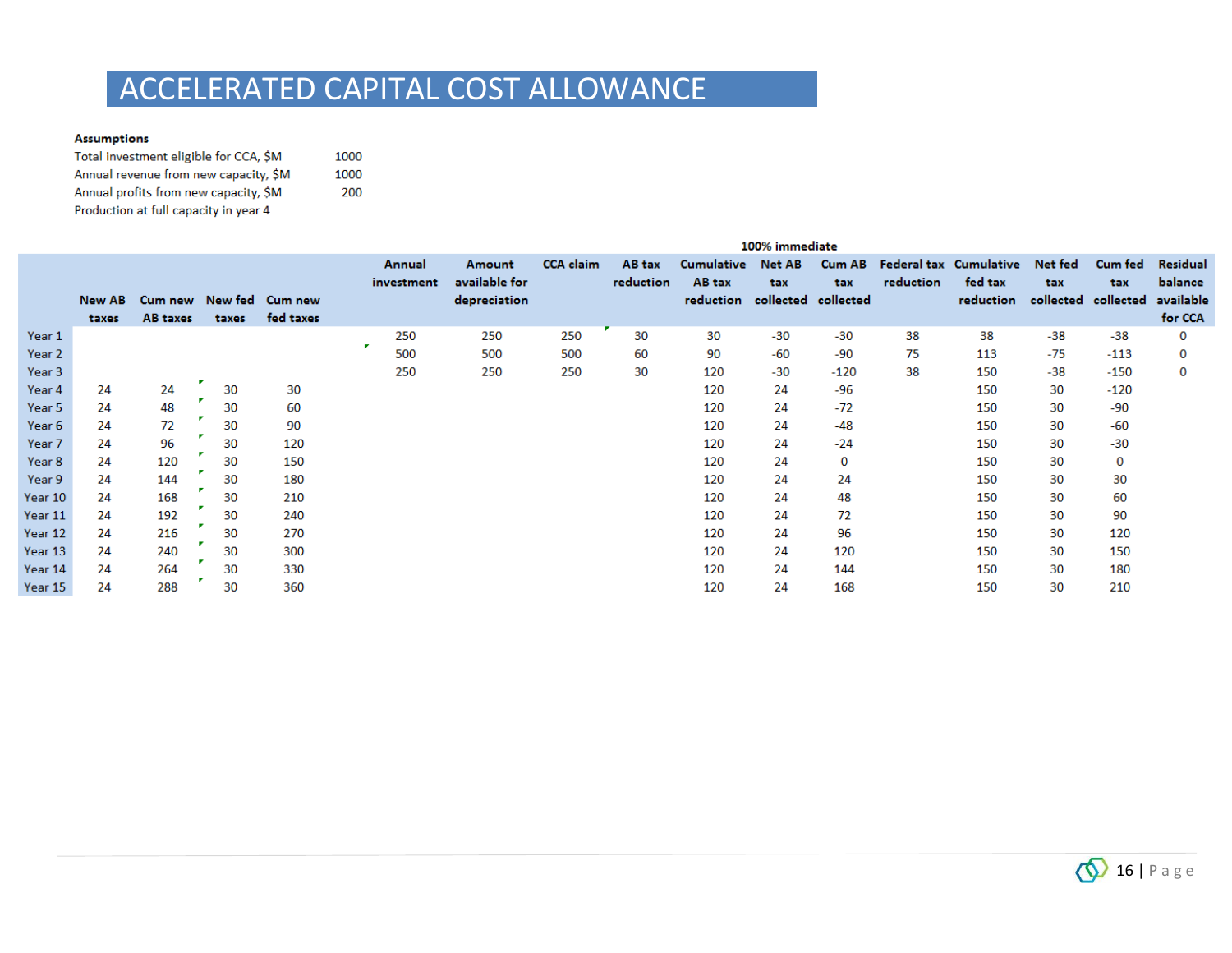#### **NPV Calculation Assumptions**

| Total investment eligible for CCA, \$M | 1000 |
|----------------------------------------|------|
| Annual revenue from new capacity, \$M  | 1000 |
| Annual profits from new capacity, \$M  | 200  |
| Production at full capacity in year 4  |      |
|                                        |      |

Discount rate - 0.1

|                | 30% declining bal |                  | 50% declining bal |          | 100% immediate |                  |  |
|----------------|-------------------|------------------|-------------------|----------|----------------|------------------|--|
| Year           | Cash flow         | $\underline{PV}$ | Cash flow         | PV       | Cash flow      | $\underline{PV}$ |  |
| 1              | $-240$            | $-218.1$         | $-233$            | $-211.9$ | $-183$         | $-165.9$         |  |
| $\overline{2}$ | $-463$            | $-382.3$         | $-441$            | $-364.4$ | -365           | $-301.7$         |  |
| 3              | $-193$            | $-145.3$         | $-170$            | $-127.6$ | $-183$         | $-137.1$         |  |
| 4              | 196               | 133.7            | 203               | 138.6    | 146            | 99.7             |  |
| 5              | 181               | 112.3            | 174               | 108.3    | 146            | 90.7             |  |
| 6              | 170               | 96.2             | 160               | 90.5     | 146            | 82.4             |  |
| 7              | 163               | 83.7             | 153               | 78.6     | 146            | 74.9             |  |
| 8              | 158               | 73.7             | 150               | 69.8     | 146            | 68.1             |  |
| 9              | 154               | 65.5             | 148               | 62.7     | 146            | 61.9             |  |
| 10             | 152               | 58.5             | 147               | 56.6     | 146            | 56.3             |  |
| 11             | 150               | 52.6             | 146               | 51.3     | 146            | 51.2             |  |
| 12             | 149               | 47.4             | 146               | 46.6     | 146            | 46.5             |  |
| 13             | 148               | 42.9             | 146               | 42.3     | 146            | 42.3             |  |
| 14             | 147               | 38.8             | 146               | 38.5     | 146            | 38.4             |  |
| 15             | 147               | 35.2             | 146               | 35.0     | 146            | 35.0             |  |
| 16             | 147               | 31.9             | 146               | 31.8     | 146            | 31.8             |  |
| 17             | 146               | 29.0             | 146               | 28.9     | 146            | 28.9             |  |
| 18             | 146               | 26.3             | 146               | 26.3     | 146            | 26.3             |  |
| 19             | 146               | 23.9             | 146               | 23.9     | 146            | 23.9             |  |

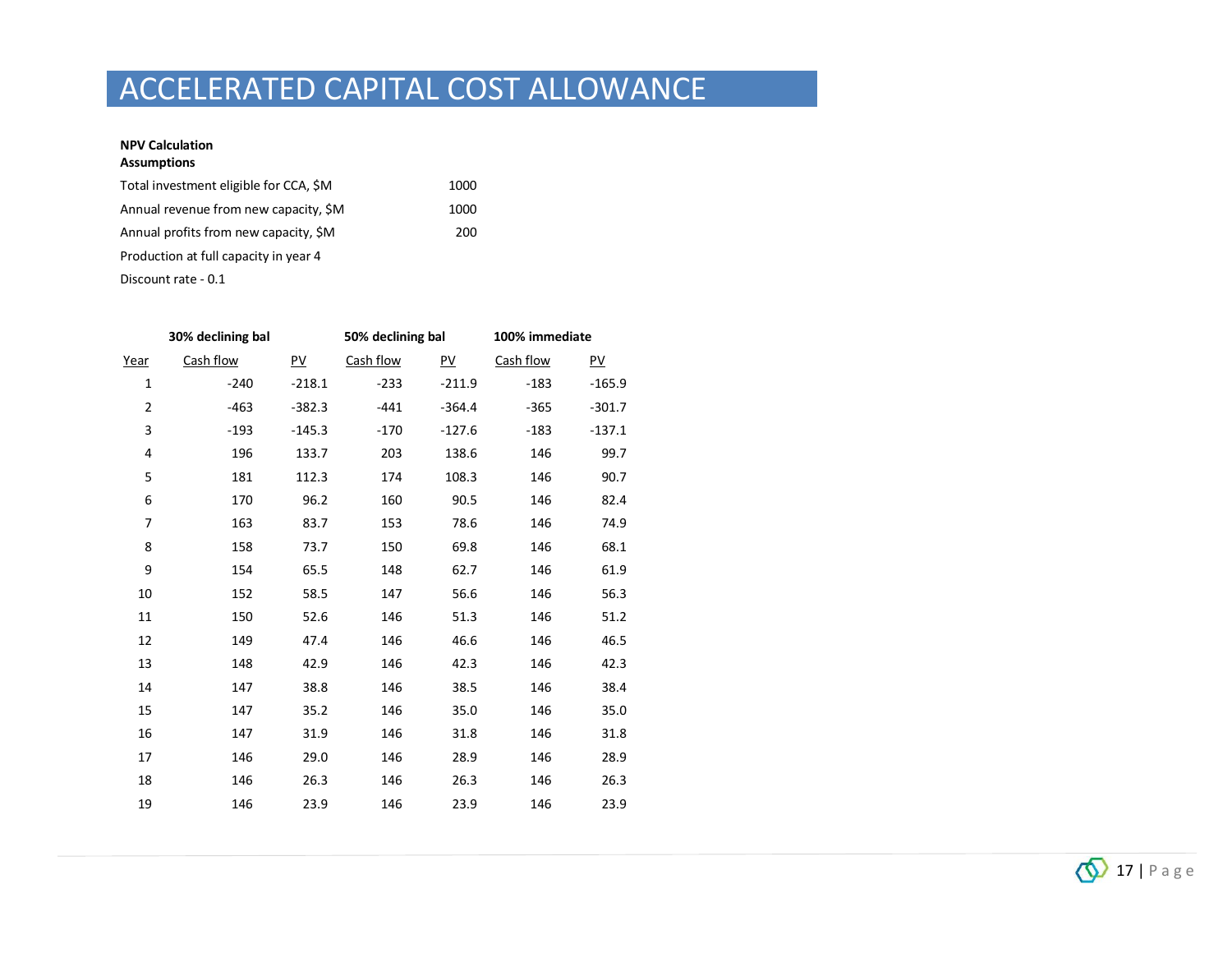| <b>NPV</b> |     | 343.5 |     | 363.0 |     | 391.0 |  |
|------------|-----|-------|-----|-------|-----|-------|--|
| 28         | 146 | 10.1  | 146 | 10.1  | 146 | 10.1  |  |
| 27         | 146 | 11.1  | 146 | 11.1  | 146 | 11.1  |  |
| 26         | 146 | 12.3  | 146 | 12.3  | 146 | 12.3  |  |
| 25         | 146 | 13.5  | 146 | 13.5  | 146 | 13.5  |  |
| 24         | 146 | 14.8  | 146 | 14.8  | 146 | 14.8  |  |
| 23         | 146 | 16.3  | 146 | 16.3  | 146 | 16.3  |  |
| 22         | 146 | 17.9  | 146 | 17.9  | 146 | 17.9  |  |
| 21         | 146 | 19.7  | 146 | 19.7  | 146 | 19.7  |  |
| 20         | 146 | 21.7  | 146 | 21.7  | 146 | 21.7  |  |
|            |     |       |     |       |     |       |  |

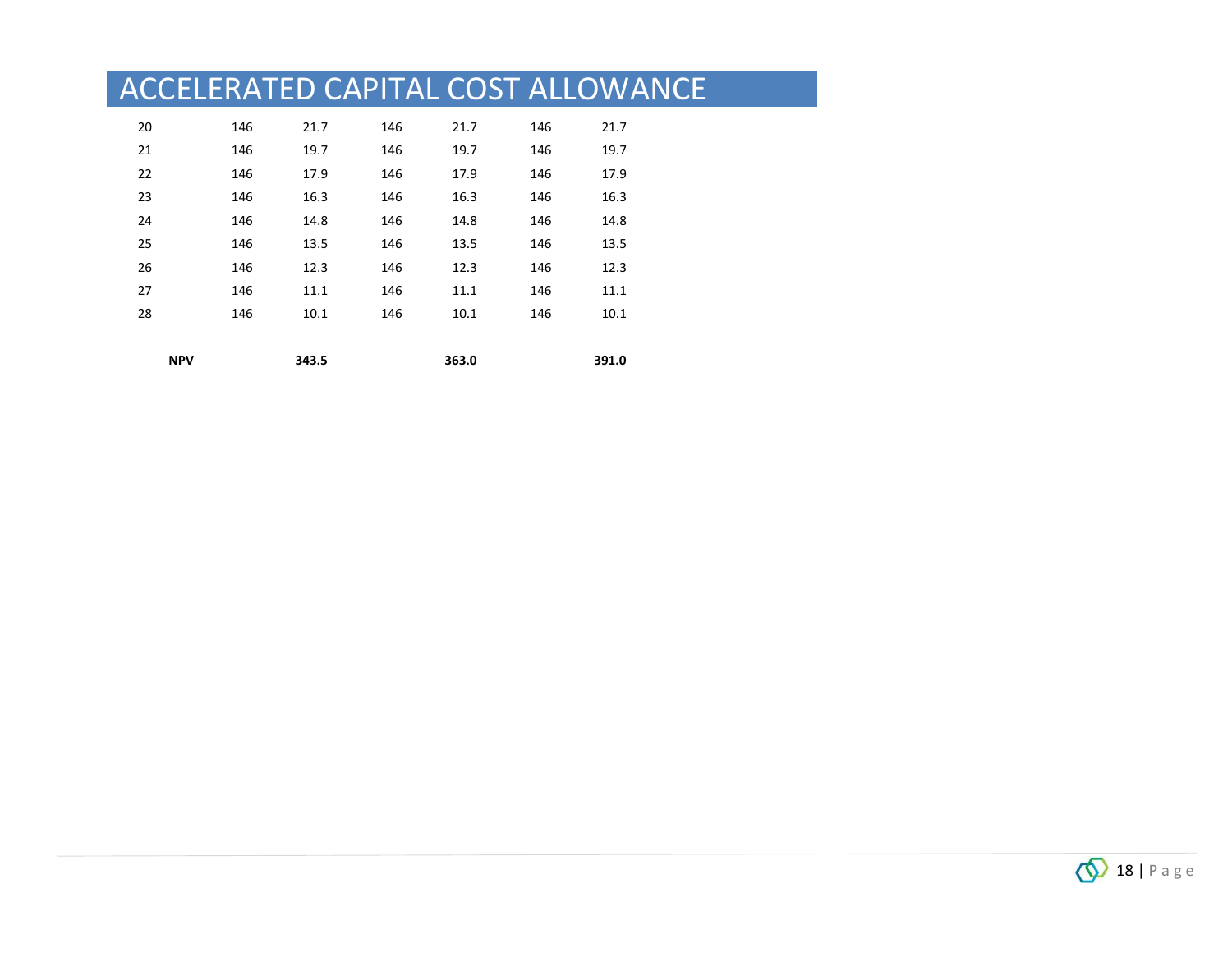#### **IRR Calculation Assumptions**

| Total investment eligible for CCA, \$M | 1000 |
|----------------------------------------|------|
| Annual revenue from new capacity, \$M  | 1000 |
| Annual profits from new capacity, SM   | 200  |
| Production at full capacity in year 4  |      |

|                | 30% declining bal |       |       | 50% declining bal |       |       | 100% immediate |      |       |       |       |  |  |
|----------------|-------------------|-------|-------|-------------------|-------|-------|----------------|------|-------|-------|-------|--|--|
|                | Estimate          |       |       |                   |       |       |                |      |       |       |       |  |  |
| Year           | 0.13              | 0.12  | 0.121 | 0.13              | 0.12  | 0.125 | 0.126          | 0.13 | 0.131 | 0.132 | 0.131 |  |  |
| $\mathbf{1}$   |                   |       |       |                   |       |       |                |      |       |       |       |  |  |
| $\overline{2}$ |                   |       |       |                   |       |       |                |      |       |       |       |  |  |
| 3              |                   |       |       |                   |       |       |                |      |       |       |       |  |  |
| 4              | 120.1             | 124.4 | 124.0 | 124.5             | 129.0 | 126.7 | 126.3          | 89.5 | 89.2  | 88.9  | 89.2  |  |  |
| 5              | 98.1              | 102.6 | 102.1 | 94.7              | 99.0  | 96.8  | 96.4           | 79.2 | 78.9  | 78.5  | 78.9  |  |  |
| 6              | 81.8              | 86.3  | 85.9  | 77.0              | 81.2  | 79.0  | 78.6           | 70.1 | 69.8  | 69.4  | 69.8  |  |  |
| 7              | 69.3              | 73.8  | 73.3  | 65.1              | 69.3  | 67.1  | 66.7           | 62.1 | 61.7  | 61.3  | 61.7  |  |  |
| 8              | 59.4              | 63.8  | 63.3  | 56.3              | 60.4  | 58.3  | 57.9           | 54.9 | 54.5  | 54.1  | 54.5  |  |  |
| 9              | 51.4              | 55.7  | 55.2  | 49.2              | 53.3  | 51.2  | 50.8           | 48.6 | 48.2  | 47.8  | 48.2  |  |  |
| 10             | 44.7              | 48.9  | 48.5  | 43.3              | 47.3  | 45.2  | 44.8           | 43.0 | 42.6  | 42.3  | 42.6  |  |  |
| 11             | 39.1              | 43.1  | 42.7  | 38.2              | 42.1  | 40.1  | 39.7           | 38.1 | 37.7  | 37.3  | 37.7  |  |  |
| 12             | 34.3              | 38.2  | 37.8  | 33.7              | 37.5  | 35.6  | 35.2           | 33.7 | 33.3  | 33.0  | 33.3  |  |  |
| 13             | 30.2              | 33.9  | 33.5  | 29.8              | 33.5  | 31.6  | 31.2           | 29.8 | 29.5  | 29.1  | 29.5  |  |  |
| 14             | 26.6              | 30.2  | 29.8  | 26.4              | 29.9  | 28.1  | 27.7           | 26.4 | 26.1  | 25.7  | 26.1  |  |  |
| 15             | 23.5              | 26.9  | 26.5  | 23.3              | 26.7  | 25.0  | 24.6           | 23.3 | 23.0  | 22.7  | 23.0  |  |  |
| 16             | 20.8              | 23.9  | 23.6  | 20.7              | 23.8  | 22.2  | 21.9           | 20.7 | 20.4  | 20.1  | 20.4  |  |  |
| 17             | 18.3              | 21.3  | 21.0  | 18.3              | 21.3  | 19.7  | 19.4           | 18.3 | 18.0  | 17.7  | 18.0  |  |  |
| 18             | 16.2              | 19.0  | 18.7  | 16.2              | 19.0  | 17.5  | 17.2           | 16.2 | 15.9  | 15.7  | 15.9  |  |  |
| 19             | 14.3              | 17.0  | 16.7  | 14.3              | 17.0  | 15.6  | 15.3           | 14.3 | 14.1  | 13.8  | 14.1  |  |  |

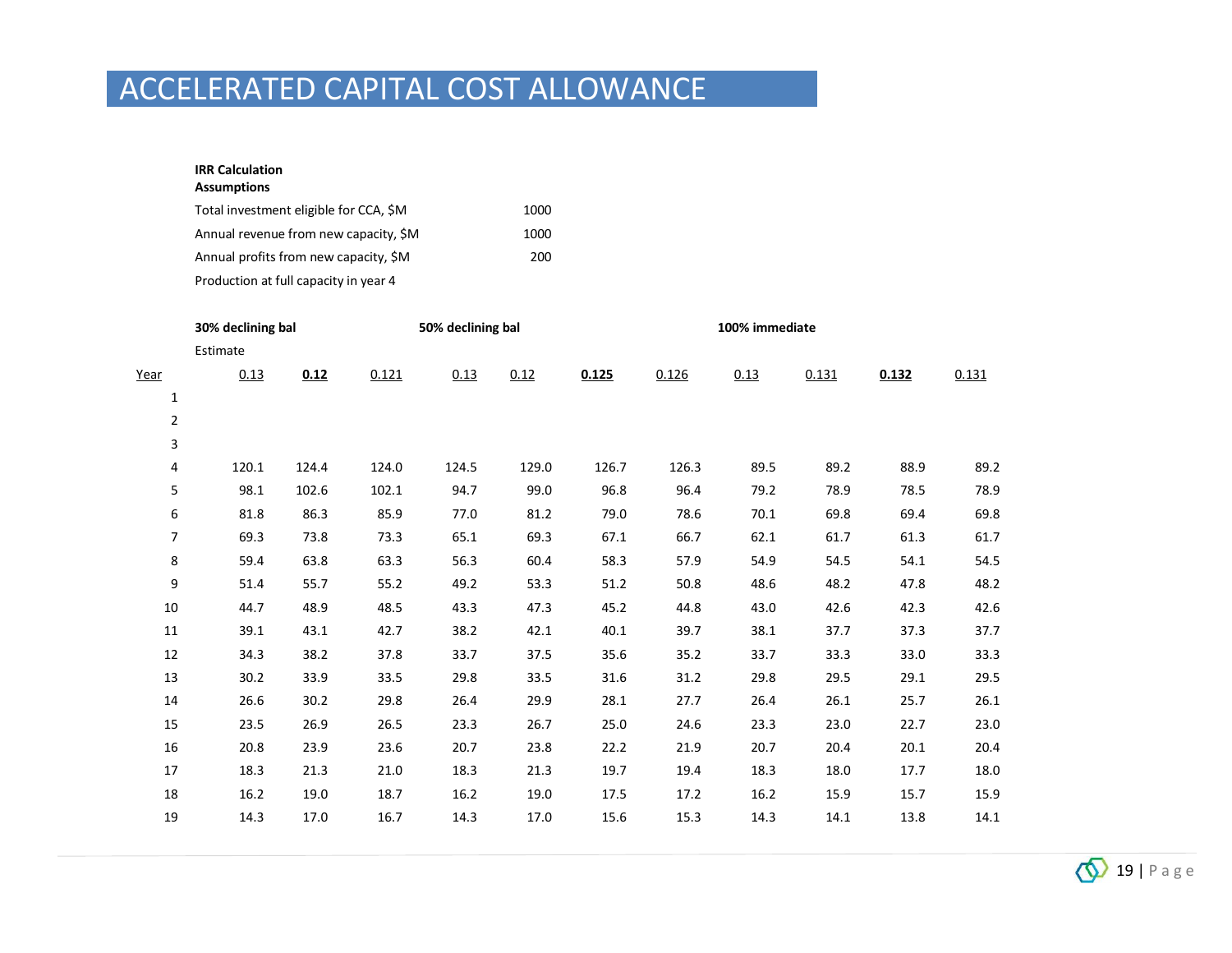| ACCELERATED CAPITAL COST ALLOWANCE |       |        |       |       |        |       |       |       |        |       |       |
|------------------------------------|-------|--------|-------|-------|--------|-------|-------|-------|--------|-------|-------|
| 20                                 | 12.7  | 15.2   | 14.9  | 12.7  | 15.1   | 13.8  | 13.6  | 12.7  | 12.4   | 12.2  | 12.4  |
| 21                                 | 11.2  | 13.5   | 13.3  | 11.2  | 13.5   | 12.3  | 12.1  | 11.2  | 11.0   | 10.8  | 11.0  |
| 22                                 | 9.9   | 12.1   | 11.8  | 9.9   | 12.1   | 10.9  | 10.7  | 9.9   | 9.7    | 9.5   | 9.7   |
| 23                                 | 8.8   | 10.8   | 10.6  | 8.8   | 10.8   | 9.7   | 9.5   | 8.8   | 8.6    | 8.4   | 8.6   |
| 24                                 | 7.8   | 9.6    | 9.4   | 7.8   | 9.6    | 8.6   | 8.5   | 7.8   | 7.6    | 7.4   | 7.6   |
| 25                                 | 6.9   | 8.6    | 8.4   | 6.9   | 8.6    | 7.7   | 7.5   | 6.9   | 6.7    | 6.6   | 6.7   |
| 26                                 | 6.1   | 7.7    | 7.5   | 6.1   | 7.7    | 6.8   | 6.7   | 6.1   | 5.9    | 5.8   | 5.9   |
| 27                                 | 5.4   | 6.8    | 6.7   | 5.4   | 6.8    | 6.1   | 5.9   | 5.4   | 5.3    | 5.1   | 5.3   |
| 28                                 | 4.8   | 6.1    | 6.0   | 4.8   | 6.1    | 5.4   | 5.3   | 4.8   | 4.6    | 4.5   | 4.6   |
|                                    | 821.9 | 899.4  | 891.1 | 804.3 | 880.4  | 841.2 | 833.6 | 741.7 | 734.9  | 728.1 | 734.9 |
|                                    |       | Target |       |       | Target |       |       |       | Target |       |       |
|                                    |       | 896    |       |       | 844    |       |       |       | 730    |       |       |

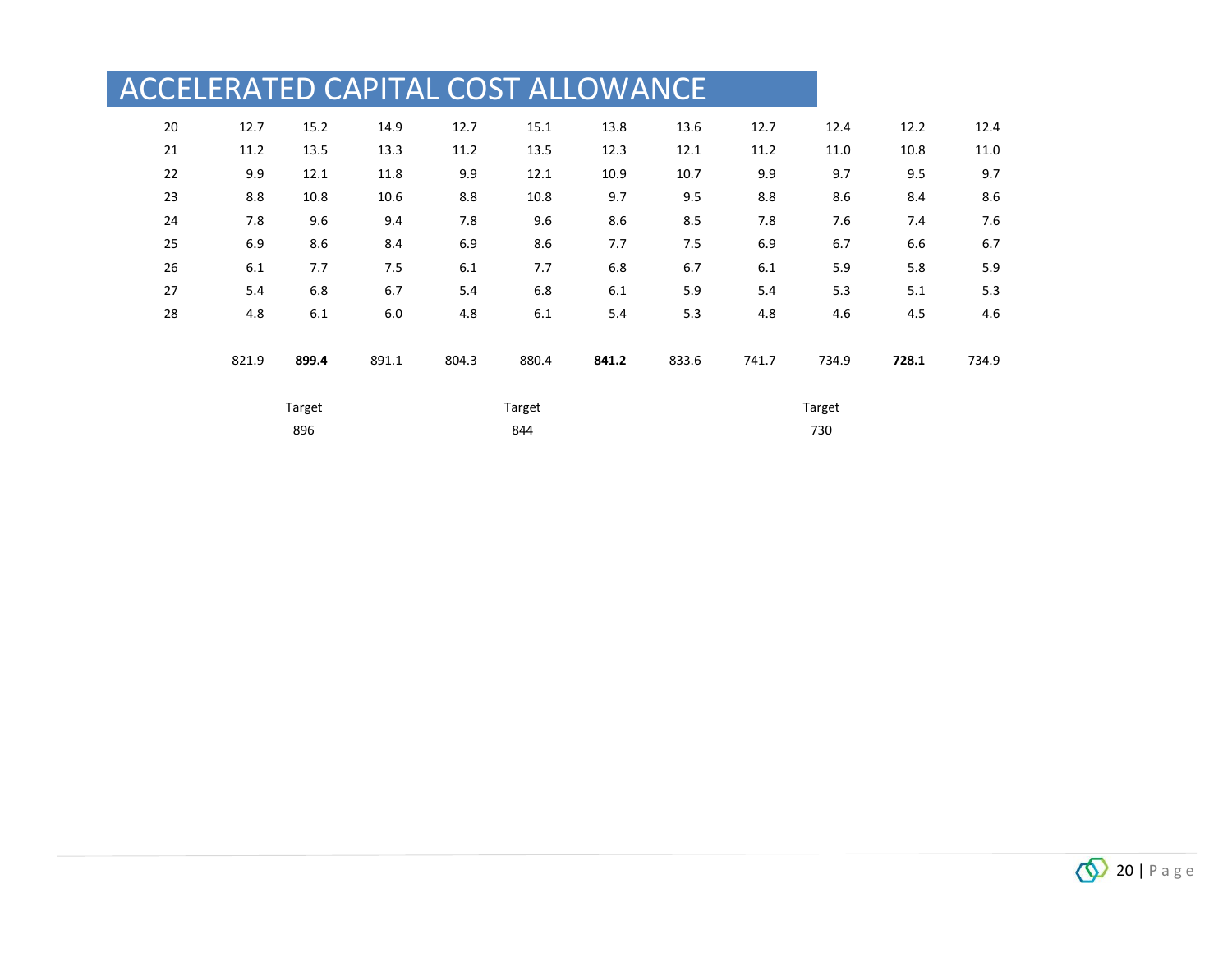### › **Appendix 2 – Ontario Analysis<sup>4</sup>**

#### **Assumptions**

 $\overline{a}$ 

| Total investment eligible for CCA, SM | 1000 |
|---------------------------------------|------|
| Annual revenue from new capacity, SM  | 1000 |
| Annual profits from new capacity, SM  | 200  |
| Production at full capacity in year 4 |      |

<span id="page-20-0"></span>

|                   |        |                 |       |           |            |               |                  |           |                               | 30% declining balance |        |           |                               |           |                |                 |
|-------------------|--------|-----------------|-------|-----------|------------|---------------|------------------|-----------|-------------------------------|-----------------------|--------|-----------|-------------------------------|-----------|----------------|-----------------|
|                   |        |                 |       |           | Annual     | <b>Amount</b> | <b>CCA</b> claim |           | ON tax Cumulative Net ON      |                       | Cum ON |           | <b>Federal tax Cumulative</b> | Net fed   | <b>Cum fed</b> | <b>Residual</b> |
|                   |        |                 |       |           | investment | available for |                  | reduction | ON tax                        | tax                   | tax    | reduction | fed tax                       | tax       | tax            | balance         |
|                   | New ON | Cum new New fed |       | Cum new   |            | depreciation  |                  |           | reduction collected collected |                       |        |           | reduction                     | collected | collected      | available       |
|                   | taxes  | ON taxes        | taxes | fed taxes |            |               |                  |           |                               |                       |        |           |                               |           |                | for CCA         |
| Year 1            |        |                 |       |           | 250        | 125           | 38               | 4         | 4                             | $-4$                  | $-4$   | 6         | 6                             | -6        | -6             | 213             |
| Year <sub>2</sub> |        |                 |       |           | 500        | 463           | 139              | 14        | 18                            | $-14$                 | $-18$  | 21        | 26                            | $-21$     | $-26$          | 574             |
| Year 3            |        |                 |       |           | 250        | 699           | 210              | 21        | 39                            | $-21$                 | $-39$  | 31        | 58                            | $-31$     | $-58$          | 614             |
| Year 4            | 20     | 20              | 30    | 30        |            | 614           | 184              | 18        | 57                            | $\overline{2}$        | $-37$  | 28        | 86                            | 2         | $-56$          | 430             |
| Year 5            | 20     | 40              | 30    | 60        |            | 430           | 129              | 13        | 70                            | 7                     | $-30$  | 19        | 105                           | 11        | $-45$          | 301             |
| Year 6            | 20     | 60              | 30    | 90        |            | 301           | 90               | 9         | 79                            | 11                    | $-19$  | 14        | 118                           | 16        | $-28$          | 211             |
| Year 7            | 20     | 80              | 30    | 120       |            | 211           | 63               | 6         | 85                            | 14                    | -5     | 9         | 128                           | 21        | -8             | 147             |
| Year 8            | 20     | 100             | 30    | 150       |            | 147           | 44               |           | 90                            | 16                    | 10     | 7         | 135                           | 23        | 15             | 103             |
| Year 9            | 20     | 120             | 30    | 180       |            | 103           | 31               |           | 93                            | 17                    | 27     | 5         | 139                           | 25        | 41             | 72              |
| Year 10           | 20     | 140             | 30    | 210       |            | 72            | 22               |           | 95                            | 18                    | 45     | 3         | 142                           | 27        | 68             | 51              |
| Year 11           | 20     | 160             | 30    | 240       |            | 51            | 15               |           | 96                            | 18                    | 64     | 2         | 145                           | 28        | 95             | 35              |
| Year 12           | 20     | 180             | 30    | 270       |            | 35            | 11               |           | 98                            | 19                    | 82     | 2         | 146                           | 28        | 124            | 25              |
| Year 13           | 20     | 200             | 30    | 300       |            | 25            | 7                |           | 98                            | 19                    | 102    |           | 147                           | 29        | 153            | 17              |
| Year 14           | 20     | 220             | 30    | 330       |            | 17            | 5                |           | 99                            | 19                    | 121    |           | 148                           | 29        | 182            | 12              |
| Year 15           | 20     | 240             | 30    | 360       |            | 12            | 4                |           | 99                            | 20                    | 141    |           | 149                           | 29        | 211            | 9               |

<sup>4</sup> Analysis prepared by John Margeson, Consultant for CIAC

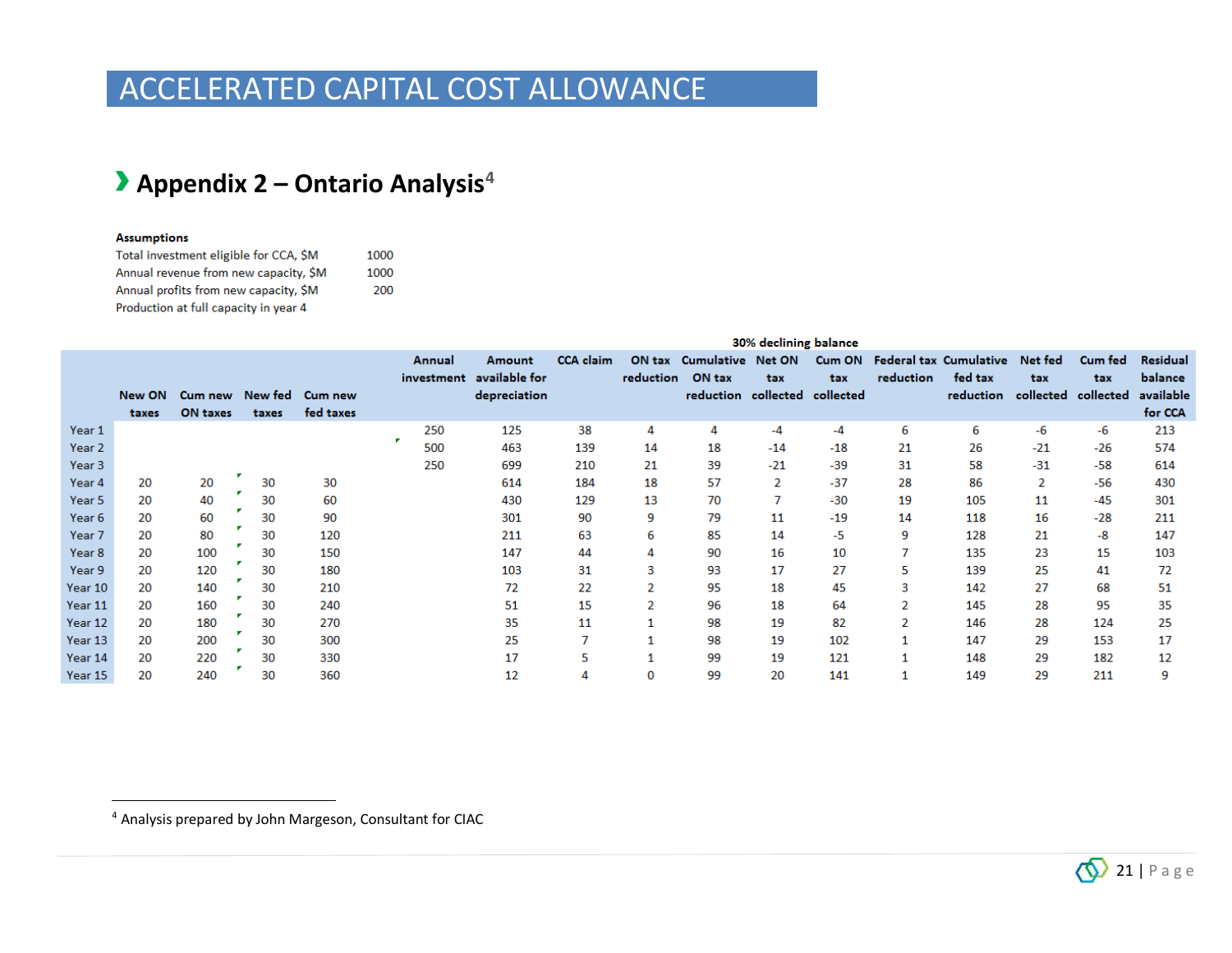#### **Assumptions**

| Total investment eligible for CCA, SM | 1000 |
|---------------------------------------|------|
| Annual revenue from new capacity. SM  | 1000 |
| Annual profits from new capacity, SM  | 200  |
| Production at full capacity in year 4 |      |

|            |        |                         |       |           |                      |                         |                  |                     |                             | 50% declining balance |               |                |                                   |                |                       |                            |
|------------|--------|-------------------------|-------|-----------|----------------------|-------------------------|------------------|---------------------|-----------------------------|-----------------------|---------------|----------------|-----------------------------------|----------------|-----------------------|----------------------------|
|            |        |                         |       |           | Annual<br>investment | Amount<br>available for | <b>CCA</b> claim | ON tax<br>reduction | <b>Cumulative</b><br>ON tax | Net ON<br>tax         | Cum ON<br>tax | reduction      | Federal tax Cumulative<br>fed tax | Net fed<br>tax | <b>Cum fed</b><br>tax | <b>Residual</b><br>balance |
|            | New ON | Cum new New fed Cum new |       |           |                      | depreciation            |                  |                     | reduction                   | collected             | collected     |                | reduction                         | collected      | collected             | available                  |
|            | taxes  | ON taxes                | taxes | fed taxes |                      |                         |                  |                     |                             |                       |               |                |                                   |                |                       | for CCA                    |
| Year 1     |        |                         |       |           | 250                  | 125                     | 63               | 6                   | 6                           | -6                    | -6            | 9              | 9                                 | -9             | $-9$                  | 188                        |
| Year 2     |        |                         |       |           | 500                  | 438                     | 219              | 22                  | 28                          | $-22$                 | $-28$         | 33             | 42                                | $-33$          | $-42$                 | 469                        |
| Year 3     |        |                         |       |           | 250                  | 594                     | 297              | 30                  | 58                          | $-30$                 | $-58$         | 45             | 87                                | $-45$          | $-87$                 | 422                        |
| Year 4     | 20     | 20                      | 30    | 30        |                      | 422                     | 211              | 21                  | 79                          | -1                    | $-59$         | 32             | 118                               | $-2$           | $-88$                 | 211                        |
| Year 5     | 20     | 40                      | 30    | 60        |                      | 211                     | 105              | 11                  | 89                          | 9                     | $-49$         | 16             | 134                               | 14             | $-74$                 | 105                        |
| Year 6     | 20     | 60                      | 30    | 90        |                      | 105                     | 53               | 5                   | 95                          | 15                    | $-35$         | 8              | 142                               | 22             | $-52$                 | 53                         |
| Year 7     | 20     | 80                      | 30    | 120       |                      | 53                      | 26               |                     | 97                          | 17                    | $-17$         | Δ              | 146                               | 26             | $-26$                 | 26                         |
| Year 8     | 20     | 100                     | 30    | 150       |                      | 26                      | 13               |                     | 99                          | 19                    | 1             | $\overline{2}$ | 148                               | 28             | 2                     | 13                         |
| Year 9     | 20     | 120                     | 30    | 180       |                      | 13                      |                  |                     | 99                          | 19                    | 21            |                | 149                               | 29             | 31                    |                            |
| Year 10    | 20     | 140                     | 30    | 210       |                      |                         | 3                | $\mathbf 0$         | 100                         | 20                    | 40            | $\Omega$       | 150                               | 30             | 60                    |                            |
| Year 11    | 20     | 160                     | 30    | 240       |                      |                         |                  | $\mathbf 0$         | 100                         | 20                    | 60            | $\Omega$       | 150                               | 30             | 90                    |                            |
| Year 12    | 20     | 180                     | 30    | 270       |                      |                         |                  | $\mathbf 0$         | 100                         | 20                    | 80            | $\Omega$       | 150                               | 30             | 120                   |                            |
| Year 13    | 20     | 200                     | 30    | 300       |                      |                         | O                | 0                   | 100                         | 20                    | 100           | $\Omega$       | 150                               | 30             | 150                   | 0                          |
| Year 14    | 20     | 220                     | 30    | 330       |                      |                         | $\Omega$         | $\mathbf 0$         | 100                         | 20                    | 120           | $\Omega$       | 150                               | 30             | 180                   |                            |
| Year $151$ | 20     | 240                     | 30    | 360       |                      | 0                       |                  | $\Omega$            | 100                         | 20                    | 140           |                | 150                               | 30             | 210                   |                            |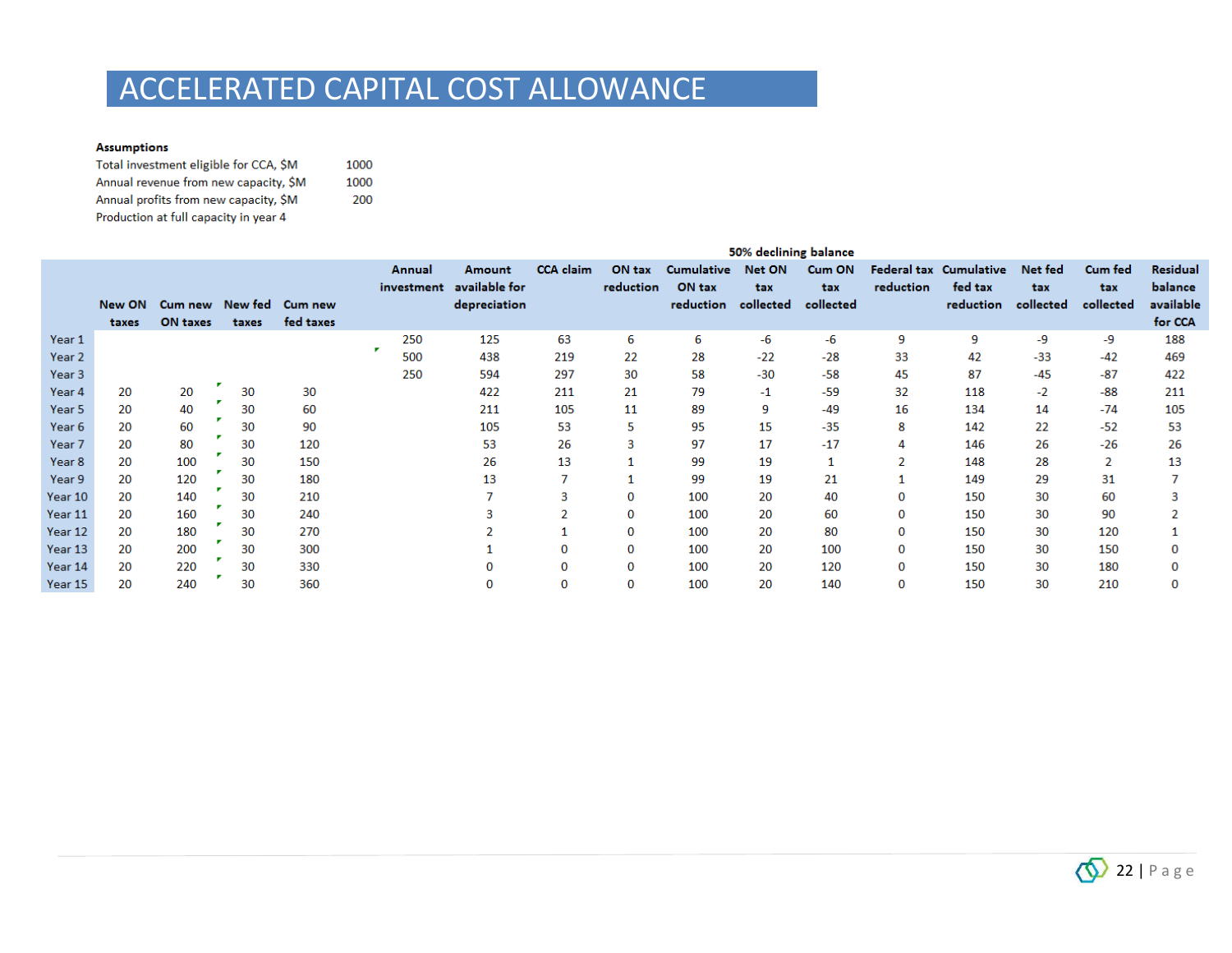#### **Assumptions**

| Total investment eligible for CCA, \$M | 1000 |
|----------------------------------------|------|
| Annual revenue from new capacity, SM   | 1000 |
| Annual profits from new capacity, \$M  | 200  |
| Production at full capacity in year 4  |      |

|         |        |                         |       |           |                      |                                |                  |                     |                             | 100% immediate |               |                                 |                              |                |                |                            |
|---------|--------|-------------------------|-------|-----------|----------------------|--------------------------------|------------------|---------------------|-----------------------------|----------------|---------------|---------------------------------|------------------------------|----------------|----------------|----------------------------|
|         |        |                         |       |           | Annual<br>investment | <b>Amount</b><br>available for | <b>CCA</b> claim | ON tax<br>reduction | <b>Cumulative</b><br>ON tax | Net ON<br>tax  | Cum ON<br>tax | <b>Federal tax</b><br>reduction | <b>Cumulative</b><br>fed tax | Net fed<br>tax | Cum fed<br>tax | <b>Residual</b><br>balance |
|         | New ON | Cum new New fed Cum new |       |           |                      | depreciation                   |                  |                     | reduction                   | collected      | collected     |                                 | reduction                    | collected      | collected      | available                  |
|         | taxes  | ON taxes                | taxes | fed taxes |                      |                                |                  |                     |                             |                |               |                                 |                              |                |                | for CCA                    |
| Year 1  |        |                         |       |           | 250                  | 250                            | 250              | 25                  | 25                          | $-25$          | $-25$         | 38                              | 38                           | $-38$          | $-38$          | $\mathbf{O}$               |
| Year 2  |        |                         |       |           | 500                  | 500                            | 500              | 50                  | 75                          | $-50$          | $-75$         | 75                              | 113                          | $-75$          | $-113$         | 0                          |
| Year 3  |        |                         |       |           | 250                  | 250                            | 250              | 25                  | 100                         | $-25$          | $-100$        | 38                              | 150                          | $-38$          | $-150$         | 0                          |
| Year 4  | 20     | 20                      | 30    | 30        |                      |                                |                  |                     | 100                         | 20             | $-80$         |                                 | 150                          | 30             | $-120$         |                            |
| Year 5  | 20     | 40                      | 30    | 60        |                      |                                |                  |                     | 100                         | 20             | $-60$         |                                 | 150                          | 30             | $-90$          |                            |
| Year 6  | 20     | 60                      | 30    | 90        |                      |                                |                  |                     | 100                         | 20             | $-40$         |                                 | 150                          | 30             | -60            |                            |
| Year 7  | 20     | 80                      | 30    | 120       |                      |                                |                  |                     | 100                         | 20             | $-20$         |                                 | 150                          | 30             | $-30$          |                            |
| Year 8  | 20     | 100                     | 30    | 150       |                      |                                |                  |                     | 100                         | 20             | 0             |                                 | 150                          | 30             | 0              |                            |
| Year 9  | 20     | 120                     | 30    | 180       |                      |                                |                  |                     | 100                         | 20             | 20            |                                 | 150                          | 30             | 30             |                            |
| Year 10 | 20     | 140                     | 30    | 210       |                      |                                |                  |                     | 100                         | 20             | 40            |                                 | 150                          | 30             | 60             |                            |
| Year 11 | 20     | 160                     | 30    | 240       |                      |                                |                  |                     | 100                         | 20             | 60            |                                 | 150                          | 30             | 90             |                            |
| Year 12 | 20     | 180                     | 30    | 270       |                      |                                |                  |                     | 100                         | 20             | 80            |                                 | 150                          | 30             | 120            |                            |
| Year 13 | 20     | 200                     | 30    | 300       |                      |                                |                  |                     | 100                         | 20             | 100           |                                 | 150                          | 30             | 150            |                            |
| Year 14 | 20     | 220                     | 30    | 330       |                      |                                |                  |                     | 100                         | 20             | 120           |                                 | 150                          | 30             | 180            |                            |
| Year 15 | 20     | 240                     | 30    | 360       |                      |                                |                  |                     | 100                         | 20             | 140           |                                 | 150                          | 30             | 210            |                            |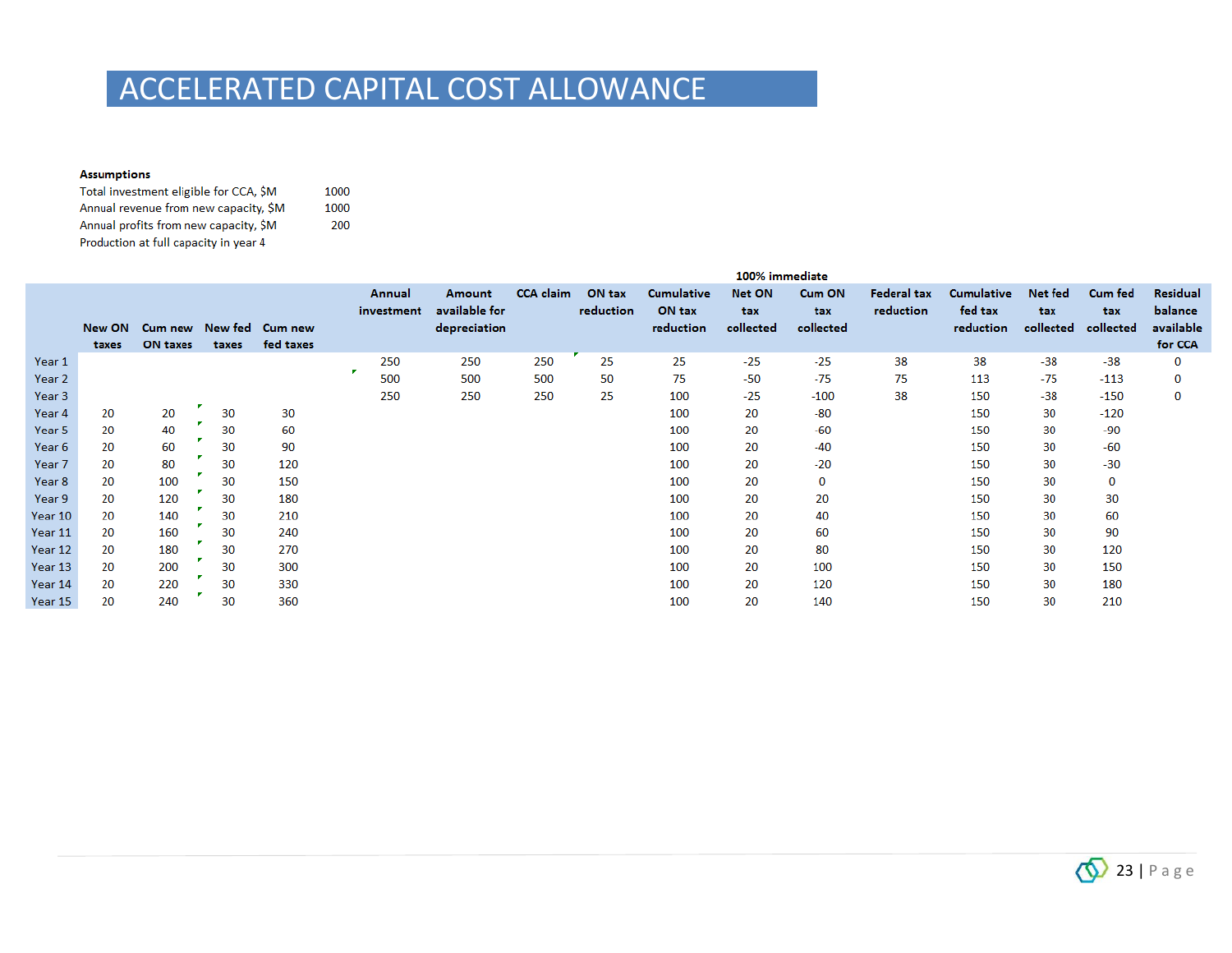#### **NPV calculation Assumptions**

| Total investment eligible for CCA, \$M | 1000 |
|----------------------------------------|------|
| Annual revenue from new capacity, \$M  | 1000 |
| Annual profits from new capacity, \$M  | 200  |
| Production at full capacity in year 4  |      |
|                                        |      |

Discount rate - 0.1

|                | 30% declining bal |          | 50% declining bal |          | 100% immediate |          |  |
|----------------|-------------------|----------|-------------------|----------|----------------|----------|--|
| Year           | Cash flow         | PV       | Cash flow         | PV       | Cash flow      | PV       |  |
| $\mathbf 1$    | $-241$            | $-218.8$ | $-234$            | $-213.1$ | $-188$         | $-170.5$ |  |
| $\overline{2}$ | $-465$            | $-384.6$ | $-445$            | $-368.0$ | $-375$         | $-309.9$ |  |
| 3              | $-198$            | $-148.5$ | $-176$            | $-132.1$ | $-188$         | $-140.9$ |  |
| 4              | 196               | 133.9    | 203               | 138.5    | 150            | 102.5    |  |
| 5              | 182               | 113.2    | 176               | 109.5    | 150            | 93.1     |  |
| 6              | 173               | 97.4     | 163               | 92.1     | 150            | 84.7     |  |
| 7              | 166               | 85.1     | 157               | 80.4     | 150            | 77.0     |  |
| 8              | 161               | 75.1     | 153               | 71.5     | 150            | 70.0     |  |
| 9              | 158               | 66.9     | 152               | 64.3     | 150            | 63.6     |  |
| 10             | 155               | 59.9     | 151               | 58.1     | 150            | 57.8     |  |
| 11             | 154               | 53.9     | 150               | 52.7     | 150            | 52.6     |  |
| 12             | 153               | 48.6     | 150               | 47.9     | 150            | 47.8     |  |
| 13             | 152               | 44.0     | 150               | 43.5     | 150            | 43.4     |  |
| 14             | 151               | 39.8     | 150               | 39.5     | 150            | 39.5     |  |
| 15             | 151               | 36.1     | 150               | 35.9     | 150            | 35.9     |  |
| 16             | 151               | 32.8     | 150               | 32.6     | 150            | 32.6     |  |
| 17             | 150               | 29.8     | 150               | 29.7     | 150            | 29.7     |  |
| 18             | 150               | 27.0     | 150               | 27.0     | 150            | 27.0     |  |
| 19             | 150               | 24.6     | 150               | 24.5     | 150            | 24.5     |  |
| 20             | 150               | 22.3     | 150               | 22.3     | 150            | 22.3     |  |

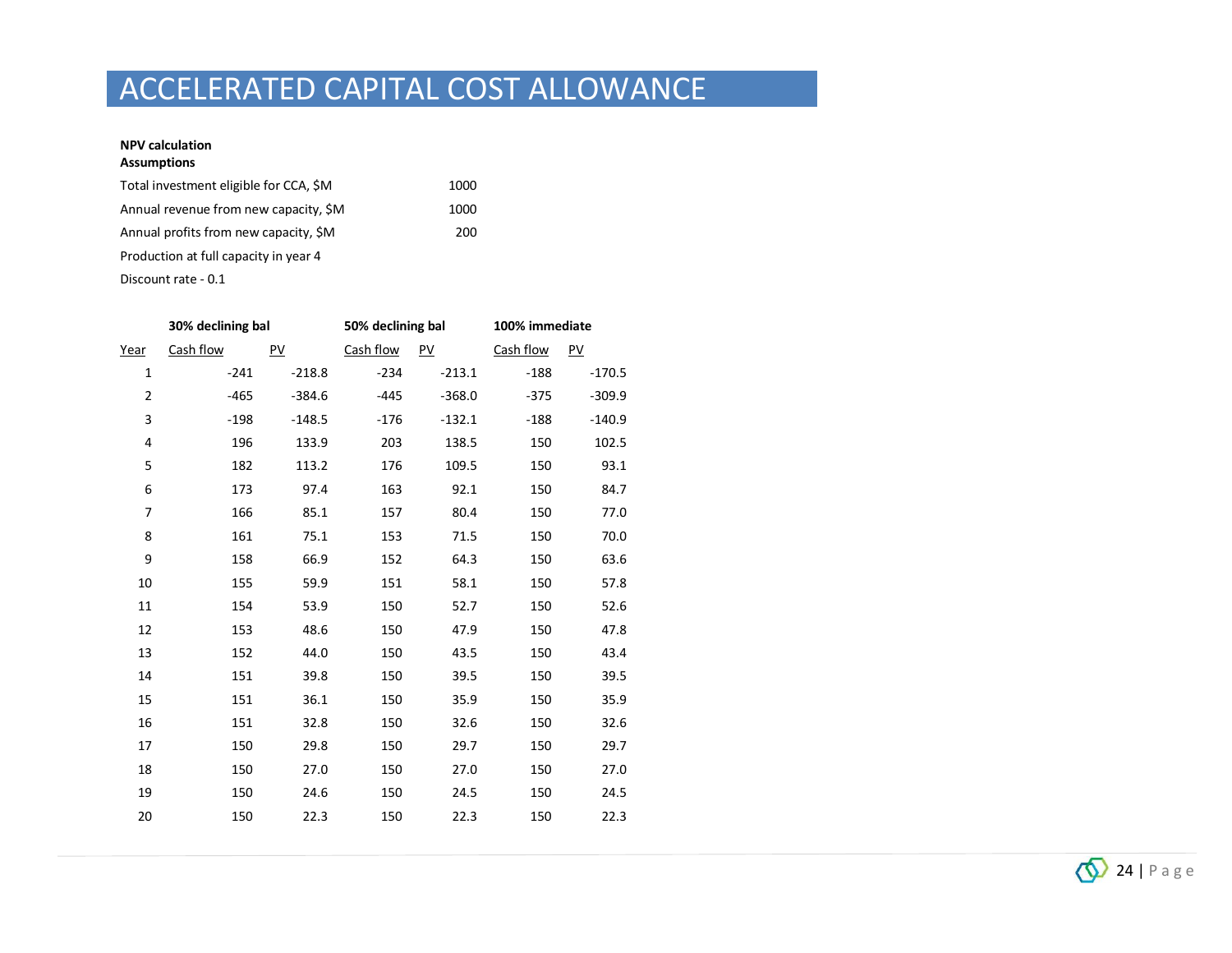| <b>NPV</b> |     | 357.7 |     | 375.8 |     | 401.7 |
|------------|-----|-------|-----|-------|-----|-------|
| 28         | 150 | 10.4  | 150 | 10.4  | 150 | 10.4  |
| 27         | 150 | 11.4  | 150 | 11.4  | 150 | 11.4  |
| 26         | 150 | 12.6  | 150 | 12.6  | 150 | 12.6  |
| 25         | 150 | 13.8  | 150 | 13.8  | 150 | 13.8  |
| 24         | 150 | 15.2  | 150 | 15.2  | 150 | 15.2  |
| 23         | 150 | 16.8  | 150 | 16.8  | 150 | 16.8  |
| 22         | 150 | 18.4  | 150 | 18.4  | 150 | 18.4  |
| 21         | 150 | 20.3  | 150 | 20.3  | 150 | 20.3  |

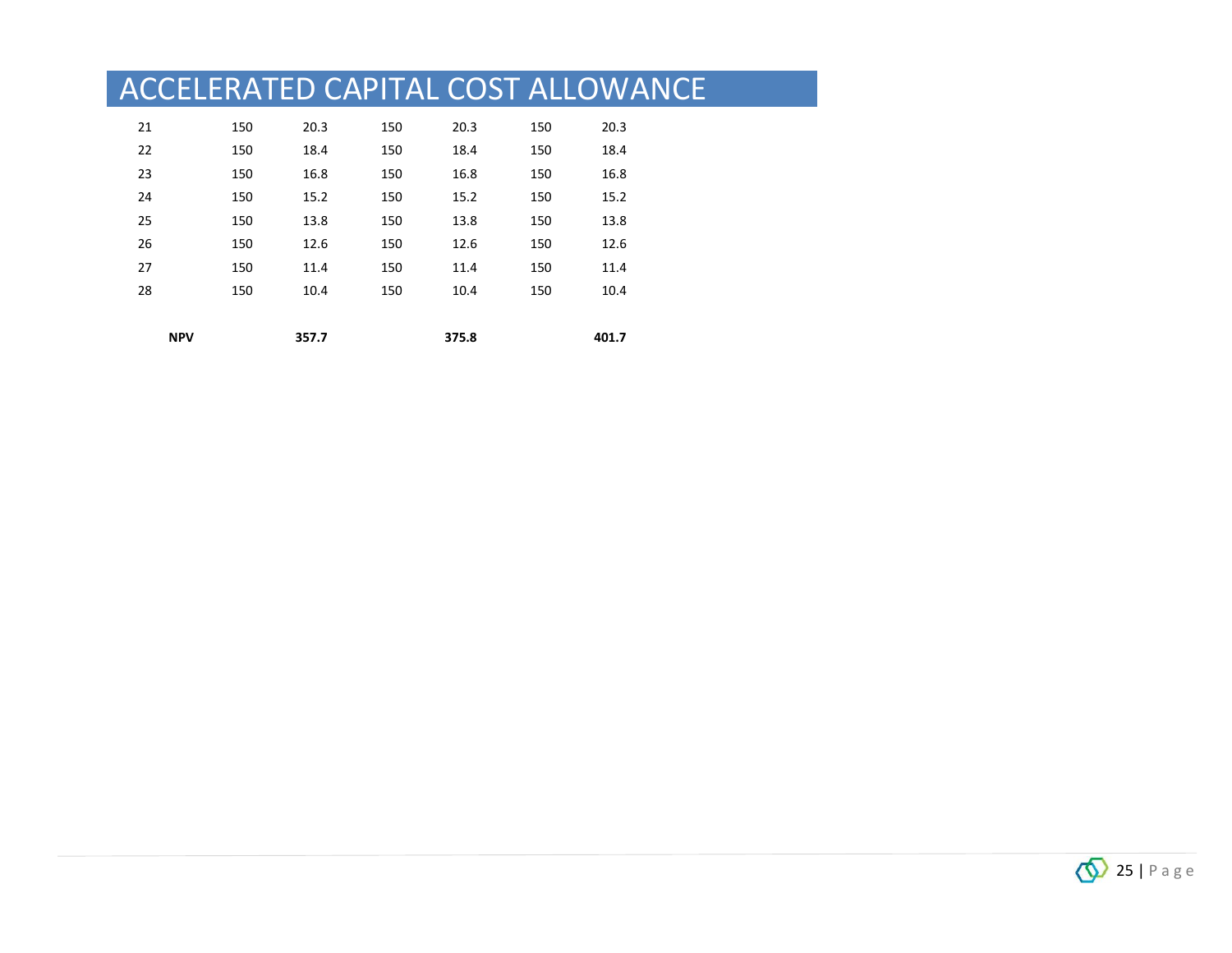#### **IRR calculation Assumptions**

| Total investment eligible for CCA, \$M | 1000 |
|----------------------------------------|------|
| Annual revenue from new capacity, \$M  | 1000 |
| Annual profits from new capacity, \$M  | 200  |
| Production at full capacity in year 4  |      |

| 30% declining bal |       |       |       | 50% declining bal |       |       | 100% immediate |       |       |  |
|-------------------|-------|-------|-------|-------------------|-------|-------|----------------|-------|-------|--|
| Estimate          |       |       |       |                   |       |       |                |       |       |  |
| 0.13              | 0.12  | 0.121 | 0.122 | 0.13              | 0.125 | 0.124 | 0.13           | 0.131 | 0.132 |  |
|                   |       |       |       |                   |       |       |                |       |       |  |
|                   |       |       |       |                   |       |       |                |       |       |  |
|                   |       |       |       |                   |       |       |                |       |       |  |
| 120.2             | 124.6 | 124.2 | 123.7 | 124.3             | 126.6 | 127.0 | 92.0           | 91.7  | 91.3  |  |
| 98.9              | 103.4 | 102.9 | 102.5 | 95.7              | 97.9  | 98.3  | 81.4           | 81.1  | 80.7  |  |
| 82.9              | 87.4  | 87.0  | 86.5  | 78.4              | 80.5  | 80.9  | 72.0           | 71.7  | 71.3  |  |
| 70.5              | 75.0  | 74.5  | 74.1  | 66.6              | 68.7  | 69.1  | 63.8           | 63.4  | 63.0  |  |
| 60.6              | 65.0  | 64.6  | 64.1  | 57.7              | 59.7  | 60.2  | 56.4           | 56.0  | 55.6  |  |
| 52.5              | 56.9  | 56.4  | 56.0  | 50.5              | 52.5  | 53.0  | 49.9           | 49.5  | 49.1  |  |
| 45.8              | 50.0  | 49.6  | 49.2  | 44.4              | 46.4  | 46.9  | 44.2           | 43.8  | 43.4  |  |
| 40.1              | 44.2  | 43.8  | 43.4  | 39.2              | 41.2  | 41.6  | 39.1           | 38.7  | 38.4  |  |
| 35.2              | 39.2  | 38.8  | 38.4  | 34.7              | 36.5  | 36.9  | 34.6           | 34.2  | 33.9  |  |
| 31.0              | 34.8  | 34.4  | 34.0  | 30.6              | 32.5  | 32.8  | 30.6           | 30.3  | 29.9  |  |
| 27.3              | 31.0  | 30.6  | 30.2  | 27.1              | 28.8  | 29.2  | 27.1           | 26.8  | 26.4  |  |
| 24.1              | 27.6  | 27.2  | 26.8  | 24.0              | 25.6  | 26.0  | 24.0           | 23.7  | 23.4  |  |
| 21.3              | 24.6  | 24.2  | 23.9  | 21.2              | 22.8  | 23.1  | 21.2           | 20.9  | 20.6  |  |
| 18.8              | 21.9  | 21.6  | 21.3  | 18.8              | 20.3  | 20.6  | 18.8           | 18.5  | 18.2  |  |
| 16.7              | 19.5  | 19.2  | 18.9  | 16.6              | 18.0  | 18.3  | 16.6           | 16.4  | 16.1  |  |
| 14.7              | 17.4  | 17.1  | 16.9  | 14.7              | 16.0  | 16.3  | 14.7           | 14.5  | 14.2  |  |
|                   |       |       |       |                   |       |       |                |       |       |  |